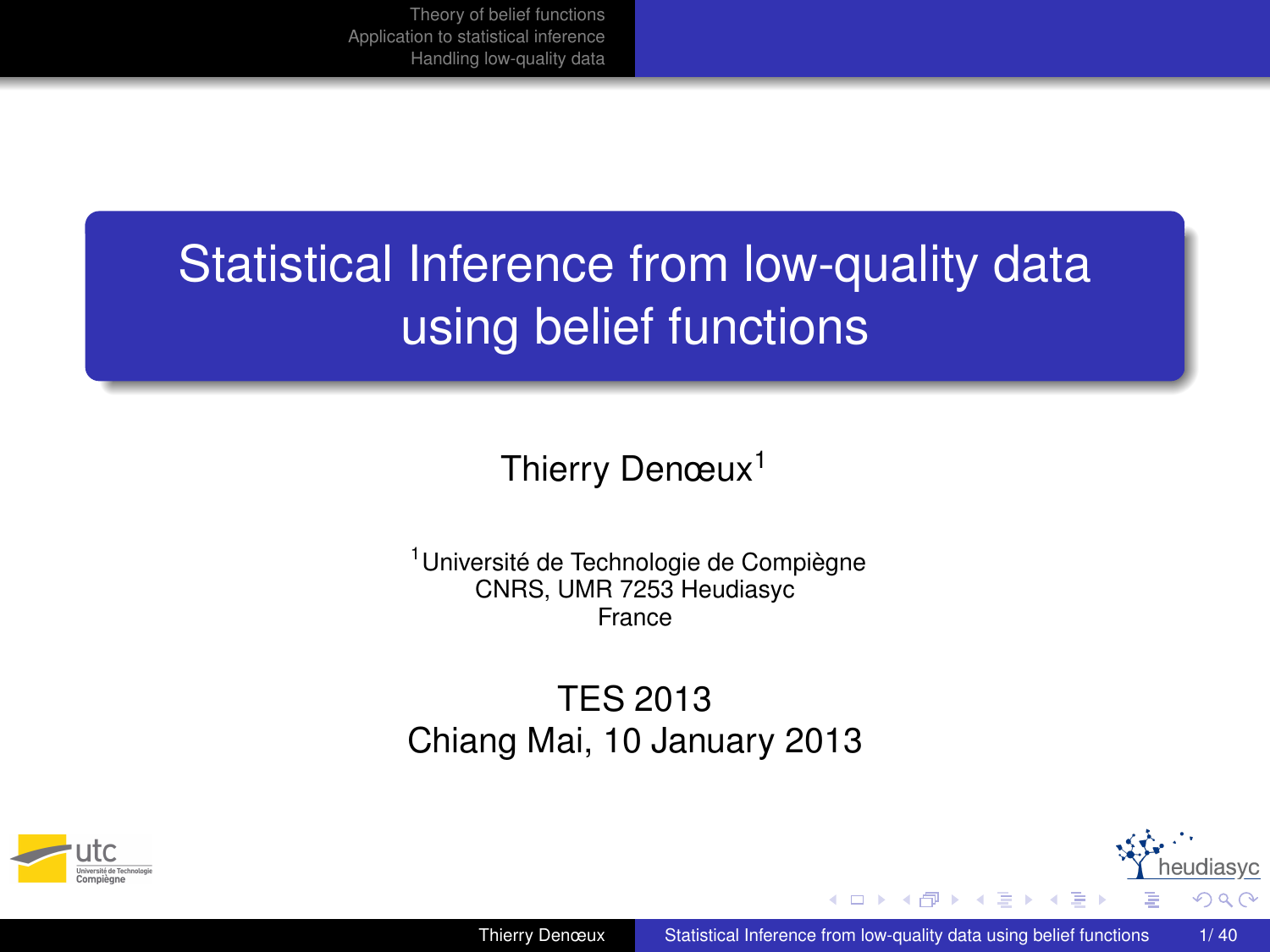#### **Motivation** Importance of data quality

- Current research in statistics and econometrics mainly focuses on the development of more complex models and inference procedures.
- However, data quality is recognized by applied statisticians as a key factor influencing the validity of the conclusions drawn from a statistical analysis:

*"Issues of data quality and relevance, while underemphasized in the theoretical statistical and econometric literature, are certainly of great concern in much statistical work"*. (D. R. Cox, 2003)

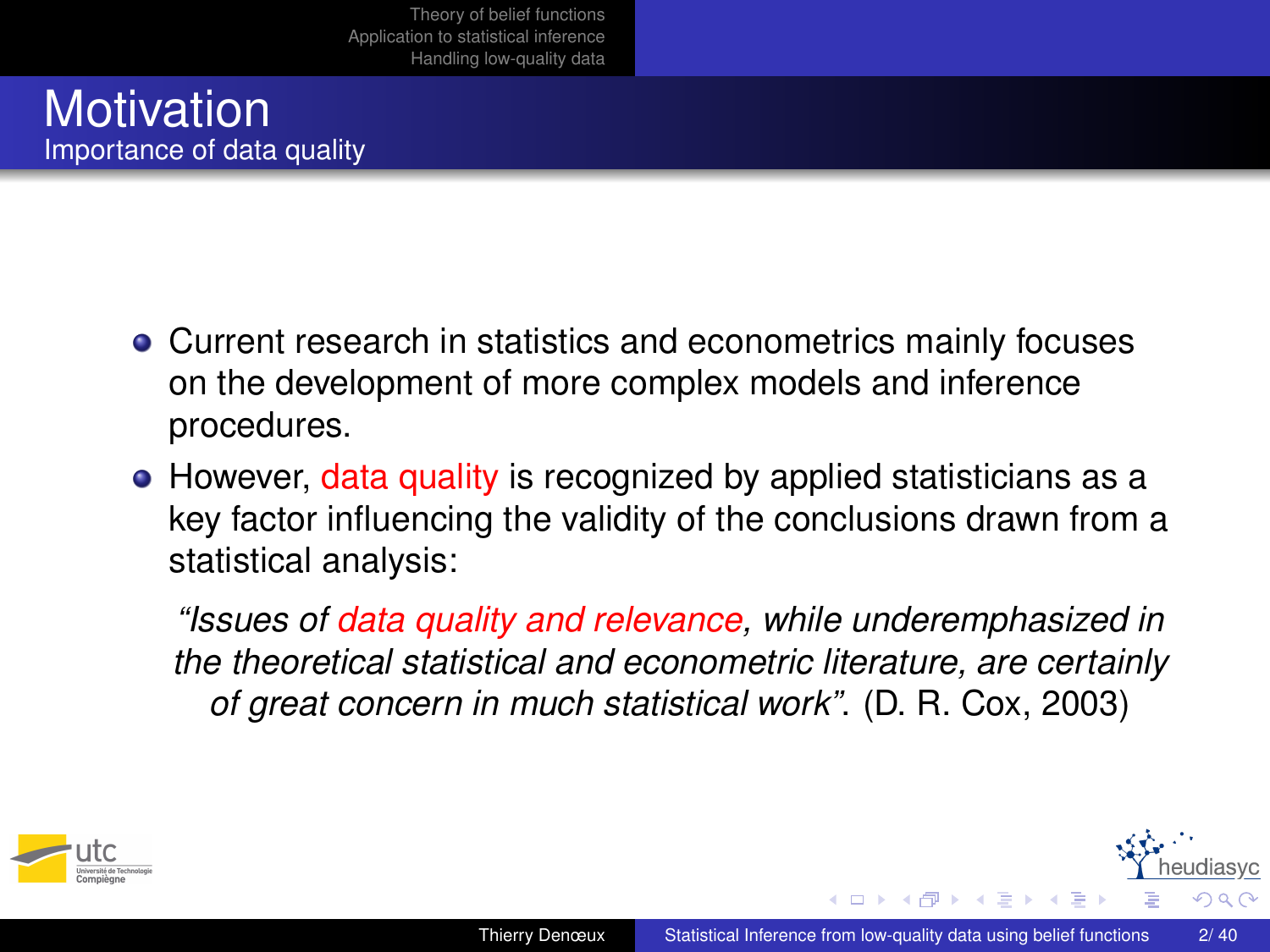#### **Motivation** Need to combine data with expert judgement

- One of the reasons why data quality, in spite of its importance, has received relatively little attention in the statistical literature, may be that its evaluation often requires subjective judgements that do not easily fit with the standard frequentist or Bayesian frameworks.
- The Bayesian framework does allows for the introduction of personalistic prior information but...
- It does so in a very specific and questionable manner (by treating all unknown quantities as random variables), which raises a number of theoretical and practical issues.



- イヨ ト イ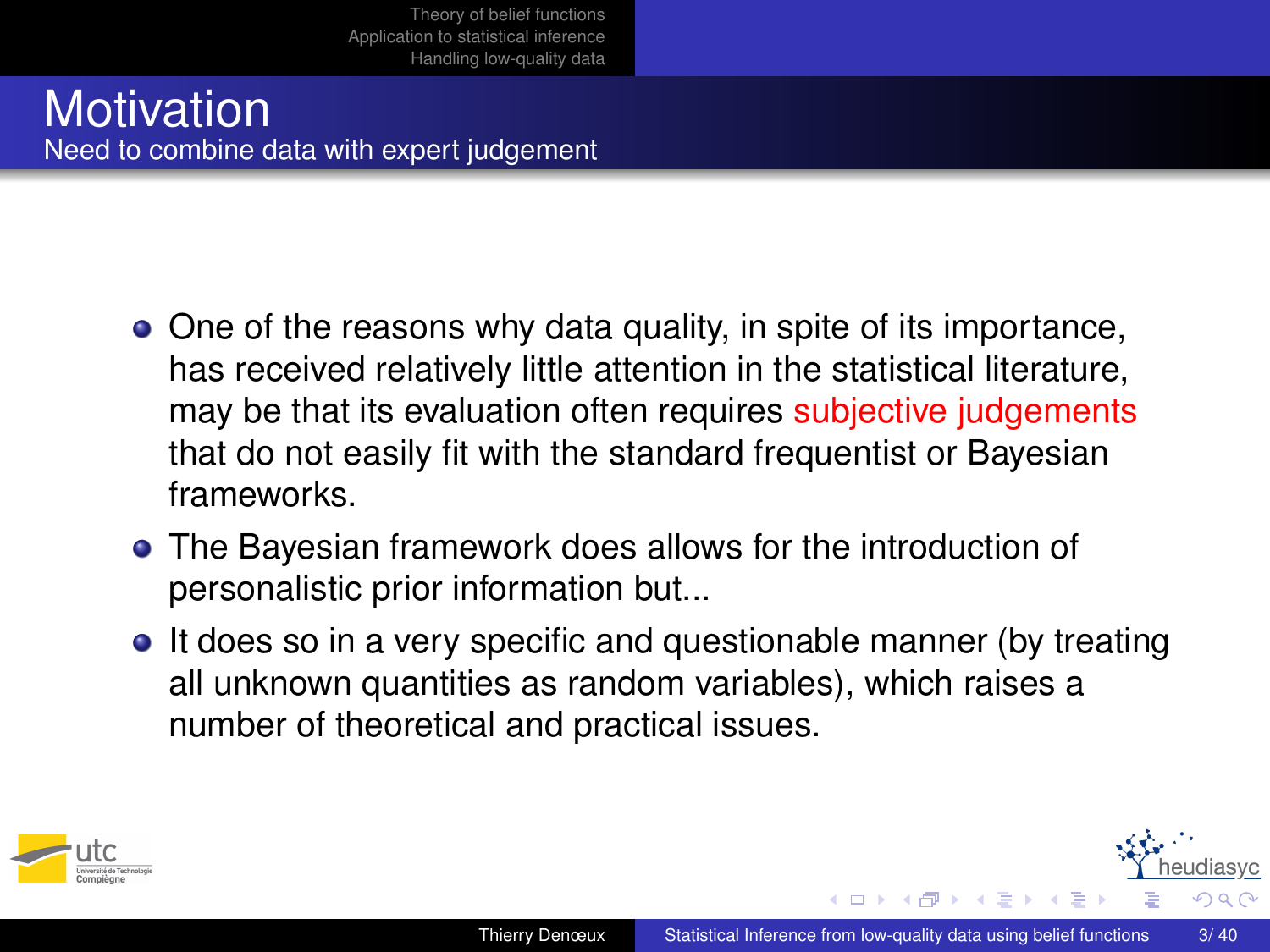#### **Motivation** Alternative theories of uncertainty

- In the past thirty years, alternatives to the Bayesian framework for reasoning from weak information have emerged, including
	- Possibility Theory (Zadeh, 1978),
	- Imprecise Probabilities (Walley, 1991) and
	- The theory of Belief Functions (Dempster, 1967;Shafer, 1976).
- In this talk, we will focus on the Dempster-Shafer theory of Belief Functions and discuss its application to statistical inference, with emphasis on low-quality data.



**メイヨメイ** 

diasvc  $\Omega$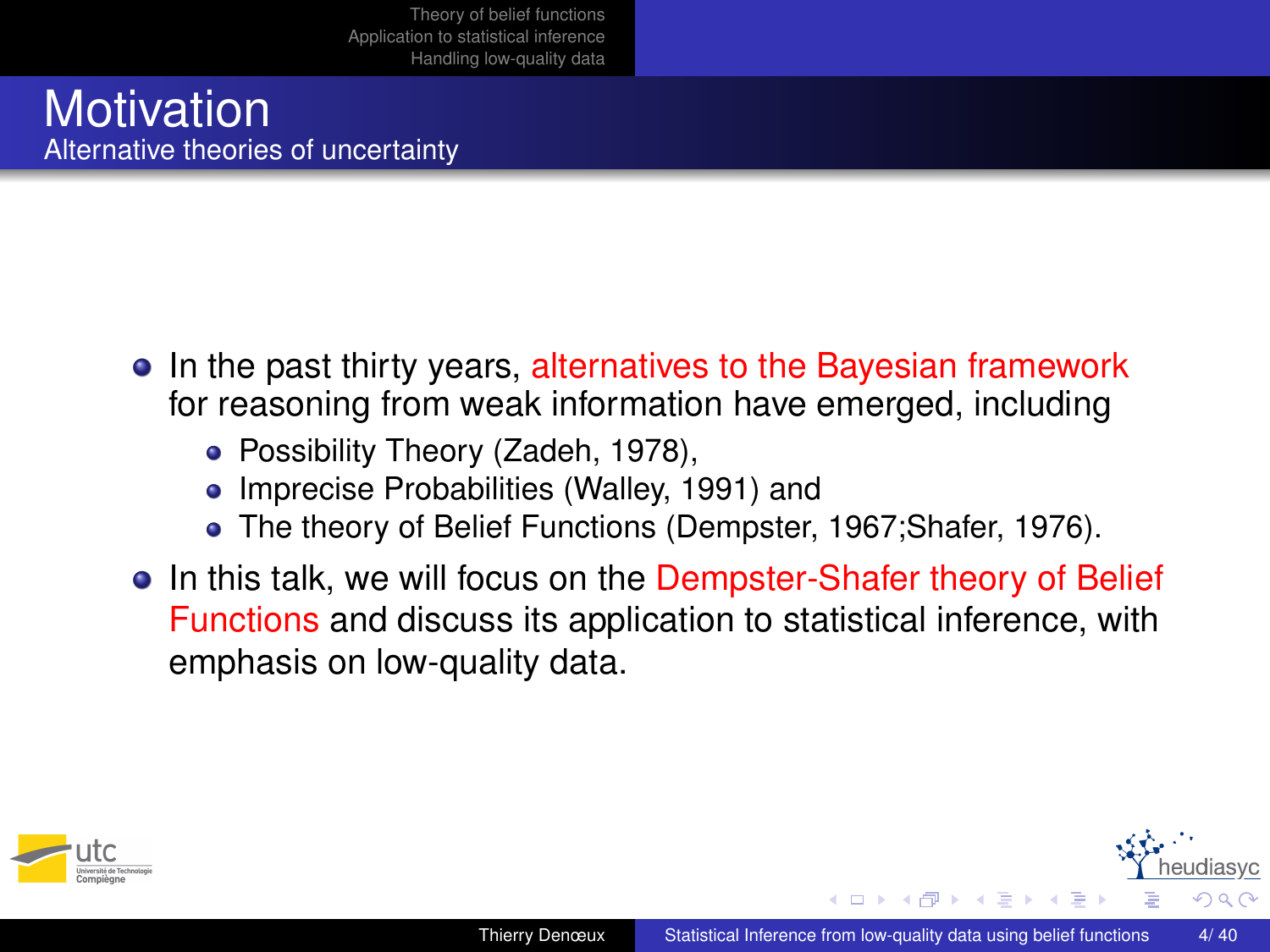## **Outline**

### [Theory of belief functions](#page-5-0)

- [Representation of evidence](#page-8-0)
- [Combination of evidence](#page-13-0)

### <sup>2</sup> [Application to statistical inference](#page-16-0)

- [Dempster's approach](#page-18-0)
- [Likelihood-based approach](#page-23-0)

### <sup>3</sup> [Handling low-quality data](#page-28-0)

- [Partially relevant data](#page-30-0)
- $\bullet$  [Uncertain data](#page-34-0)



diasyc  $\Omega$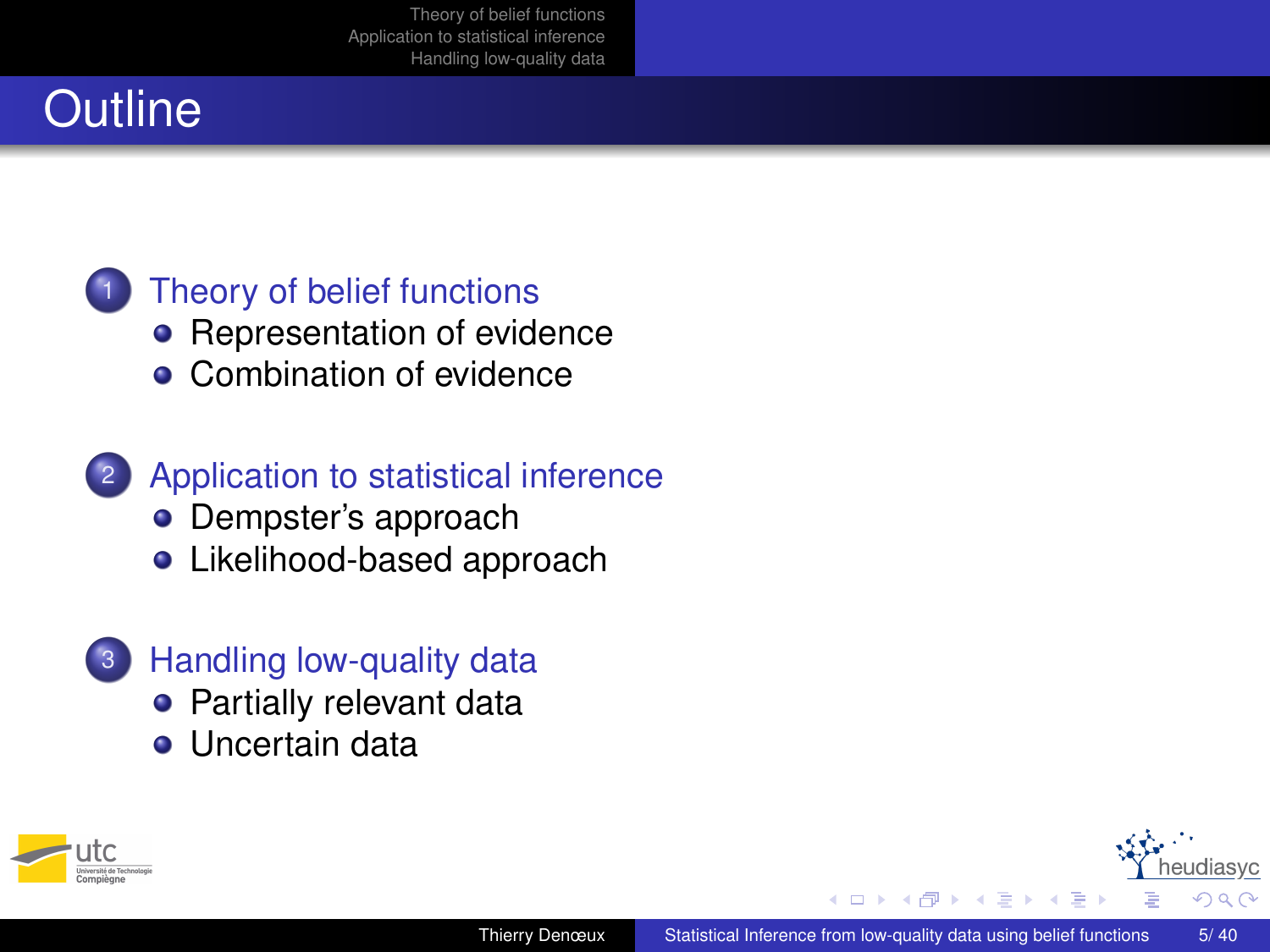[Representation of evidence](#page-8-0)

## **Outline**

#### [Theory of belief functions](#page-5-0)

- [Representation of evidence](#page-8-0)
- [Combination of evidence](#page-13-0)
- [Application to statistical inference](#page-16-0) • [Dempster's approach](#page-18-0) **•** [Likelihood-based approach](#page-23-0)
- [Handling low-quality data](#page-28-0) • [Partially relevant data](#page-30-0)
	- **·** [Uncertain data](#page-34-0)





→ 重 ★  $\sim$ 

 $\sim$ 

<span id="page-5-0"></span>eudiasyc  $QQ$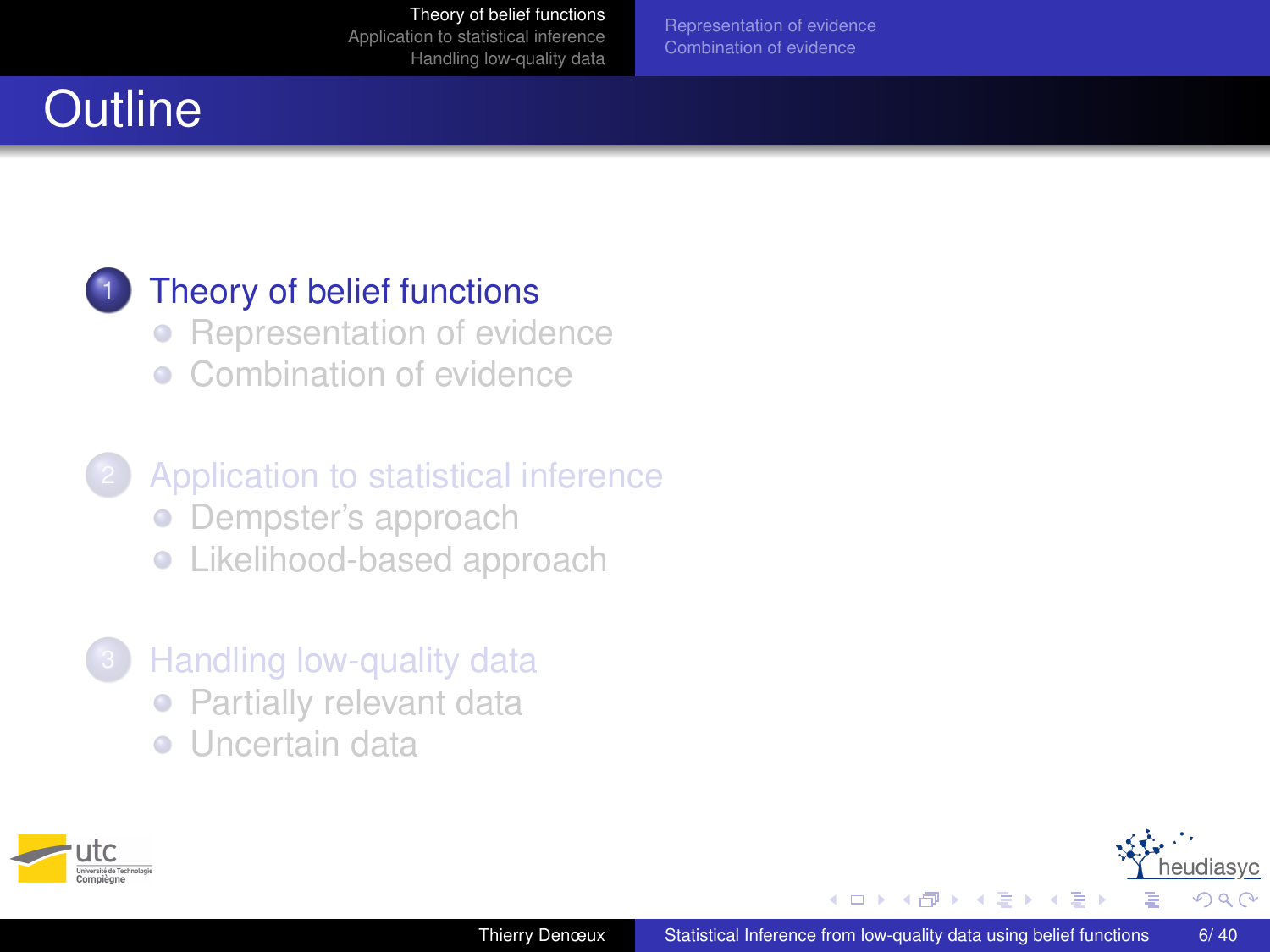[Representation of evidence](#page-8-0) [Combination of evidence](#page-13-0)

## Historical perspective

- Also known as Dempster-Shafer theory or Evidence theory.
- Initially introduced by Dempster (1966, 1968) with the objective to reconcile Bayesian and fiducial inference.
- Shafer (1976) later formalized this approach as a general framework for reasoning and decision-making under uncertainty.
- Many applications in Statistics, Artificial Intelligence, Information Fusion, etc.



医尿管下尿管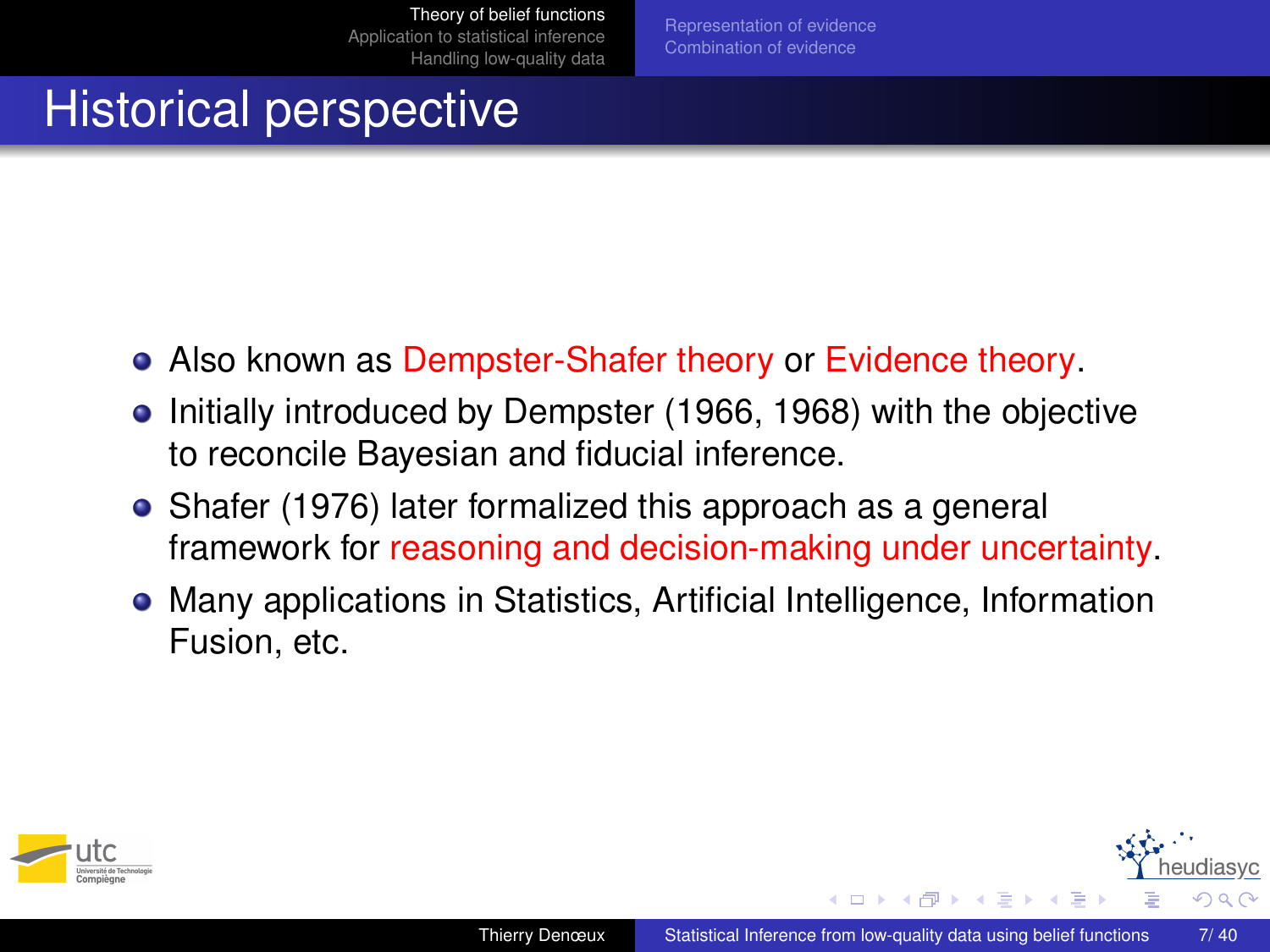[Representation of evidence](#page-8-0)

## Main features

- The theory of belief function subsumes both the logical and probabilistic approaches to uncertainty: a belief function may be seen as
	- a non-additive measure or as
	- a generalized set.
- The belief function approach coincides with the Bayesian approach when all variables are described by probability distributions.
- Due to its greater expressive power, it allows for a more faithful representation of "weak" evidence when the available information cannot be described by a probability distribution without introducing unsupported assumptions.



**(ロ) (母) (ヨ) (**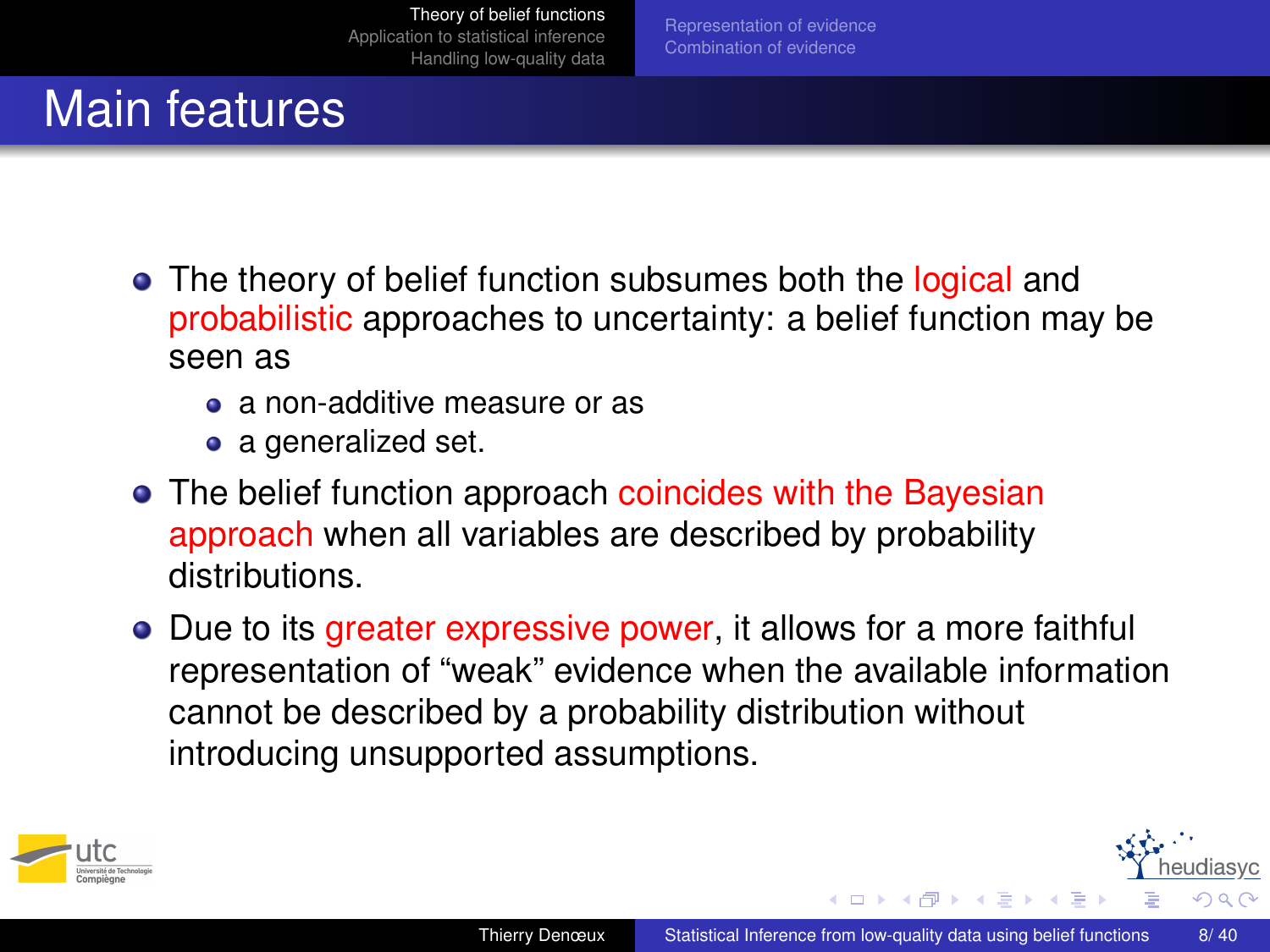[Representation of evidence](#page-8-0)

# **Outline**

#### [Theory of belief functions](#page-5-0) • [Representation of evidence](#page-8-0) • [Combination of evidence](#page-13-0)

- [Application to statistical inference](#page-16-0) • [Dempster's approach](#page-18-0) **•** [Likelihood-based approach](#page-23-0)
- [Handling low-quality data](#page-28-0) • [Partially relevant data](#page-30-0)
	- **·** [Uncertain data](#page-34-0)



→ 重 ★  $\sim$ 

 $\prec$ 

<span id="page-8-0"></span>udiasyc  $QQ$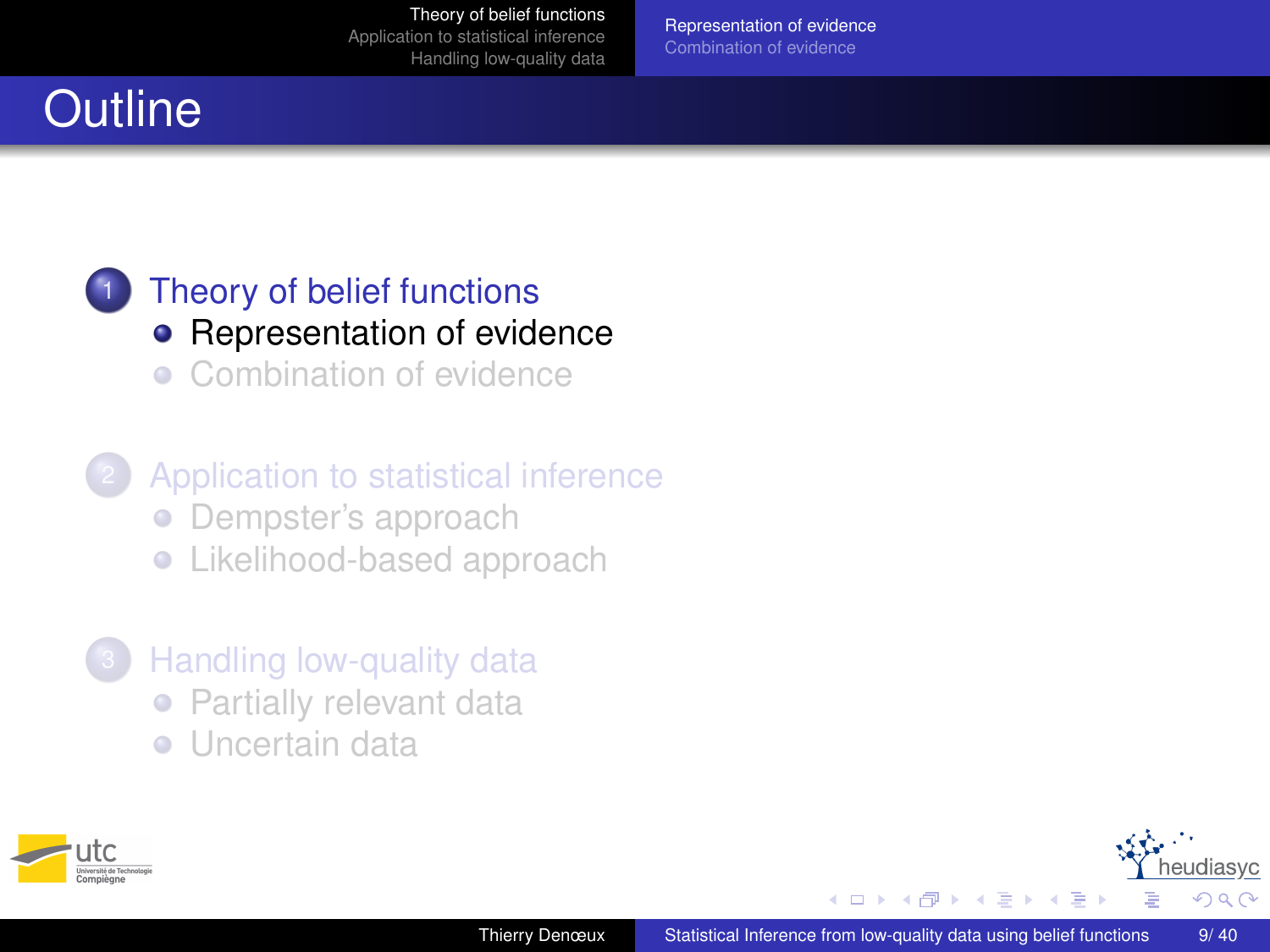[Representation of evidence](#page-8-0) [Combination of evidence](#page-13-0)

# Belief and plausibility functions

Mathematical definitions



- Let  $(\Omega, \mathcal{A}, \mu)$  be a probability space,  $(\Theta, \mathcal{B})$  a measurable space, and  $\Gamma$  be a multivalued mapping from  $\Omega$  to  $\beta$  defining a random set.
- $\bullet$  Belief and plausibility functions on  $\Theta$  are defined as follows (assuming certain measurability requirements):

$$
Bel(A) = \mu(\{\omega \in \Omega | \Gamma(\omega) \subseteq A\})
$$

$$
Pl(A) = \mu(\{\omega \in \Omega | \Gamma(\omega) \cap A \neq \emptyset\} = 1 - Bel(\overline{A}),
$$



E K K

eudiasvc  $209$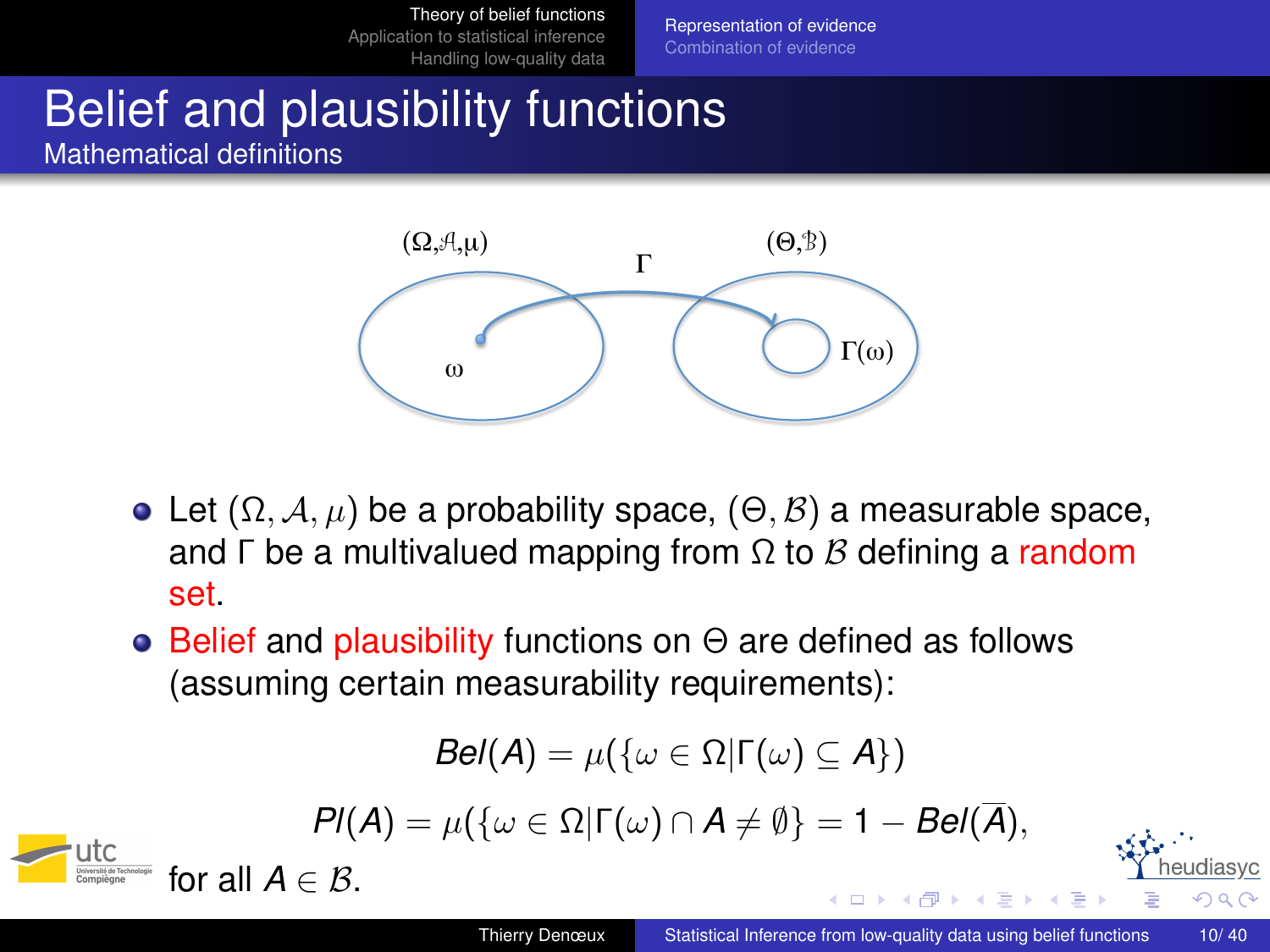[Representation of evidence](#page-8-0)

#### Belief and plausibility functions **Interpretation**

- **•** Typically,  $\Theta$  is the domain of an unknown quantity  $\theta$ , and  $\Omega$  is a set of interpretations of a given piece of evidence about  $\theta$ , only one of which is true.
- **If**  $\omega \in \Omega$  holds, then the evidence tells us that  $\Gamma(\omega) \ni \theta$ , and nothing more.
- **a** Then
	- *Bel*(*A*) is the probability that the evidence implies *A*;
	- *Pl*(*A*) is the probability that the evidence is consistent with *A*.
- $\bullet$  Obviously, *Bel(A)*  $\leq$  *Pl(A)* for all *A*.
- *Bel* and *Pl* are non additive in general:

$$
bel(A \cup B) \geq bel(A) + bel(B) - bel(A \cap B)
$$





( ロ ) ( 何 ) ( ヨ ) ( ヨ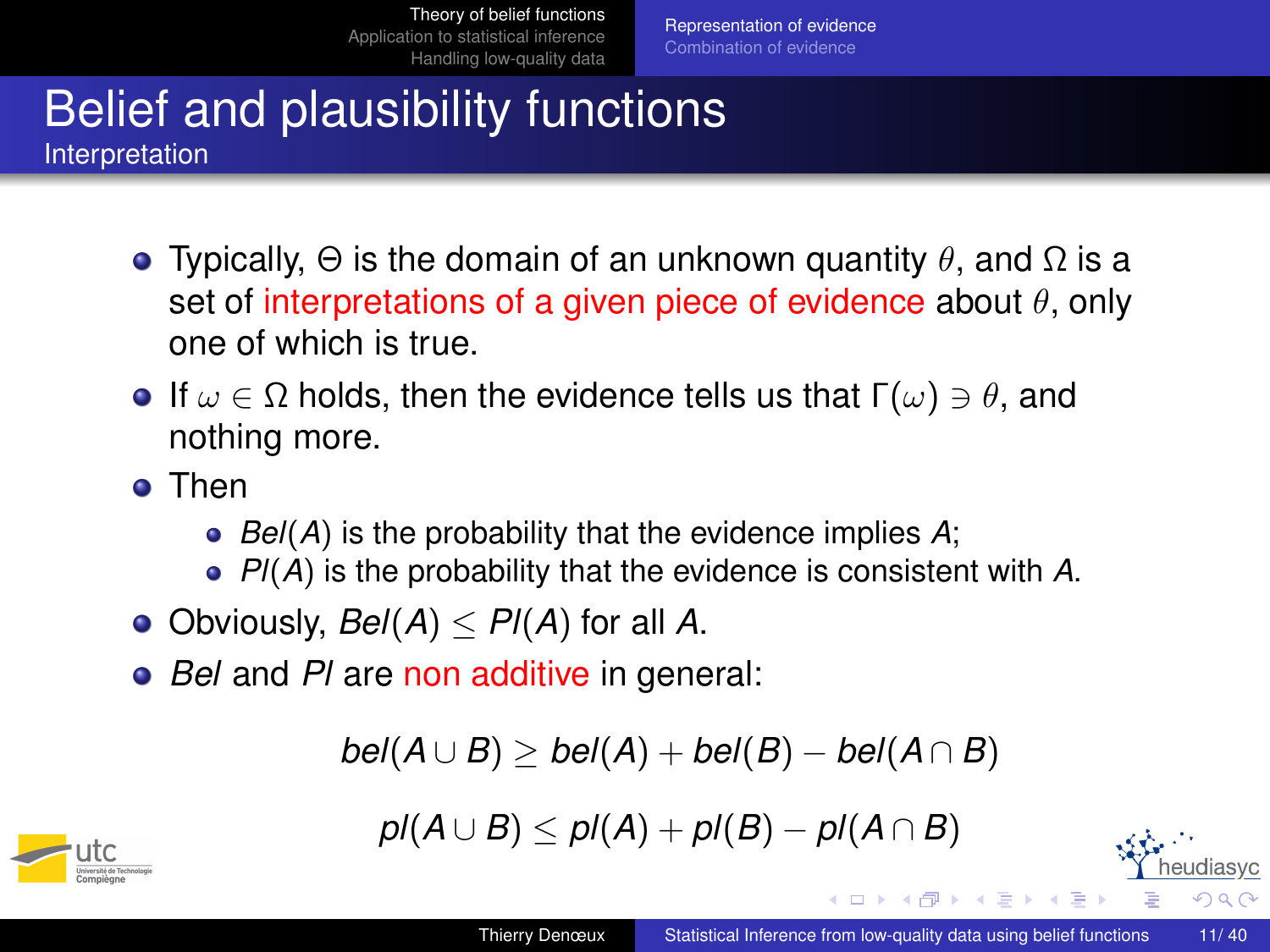

# Example

- A murder has been committed. There are three suspects:
	- $\Theta = \{$  Peter, John, Mary  $\}.$
- A witness saw the murderer going away, but he is short-sighted and he only saw that it was a man. We know that the witness is drunk 20 % of the time.



*Bel*({*Peter*, *John*}) =  $\mu$ ({*nd*}) = 0.8,

*Pl*({*Peter*, *John*}) =  $\mu$ ({*nd*, *d*}) = 1

イロト イ押 トイヨ トイヨ



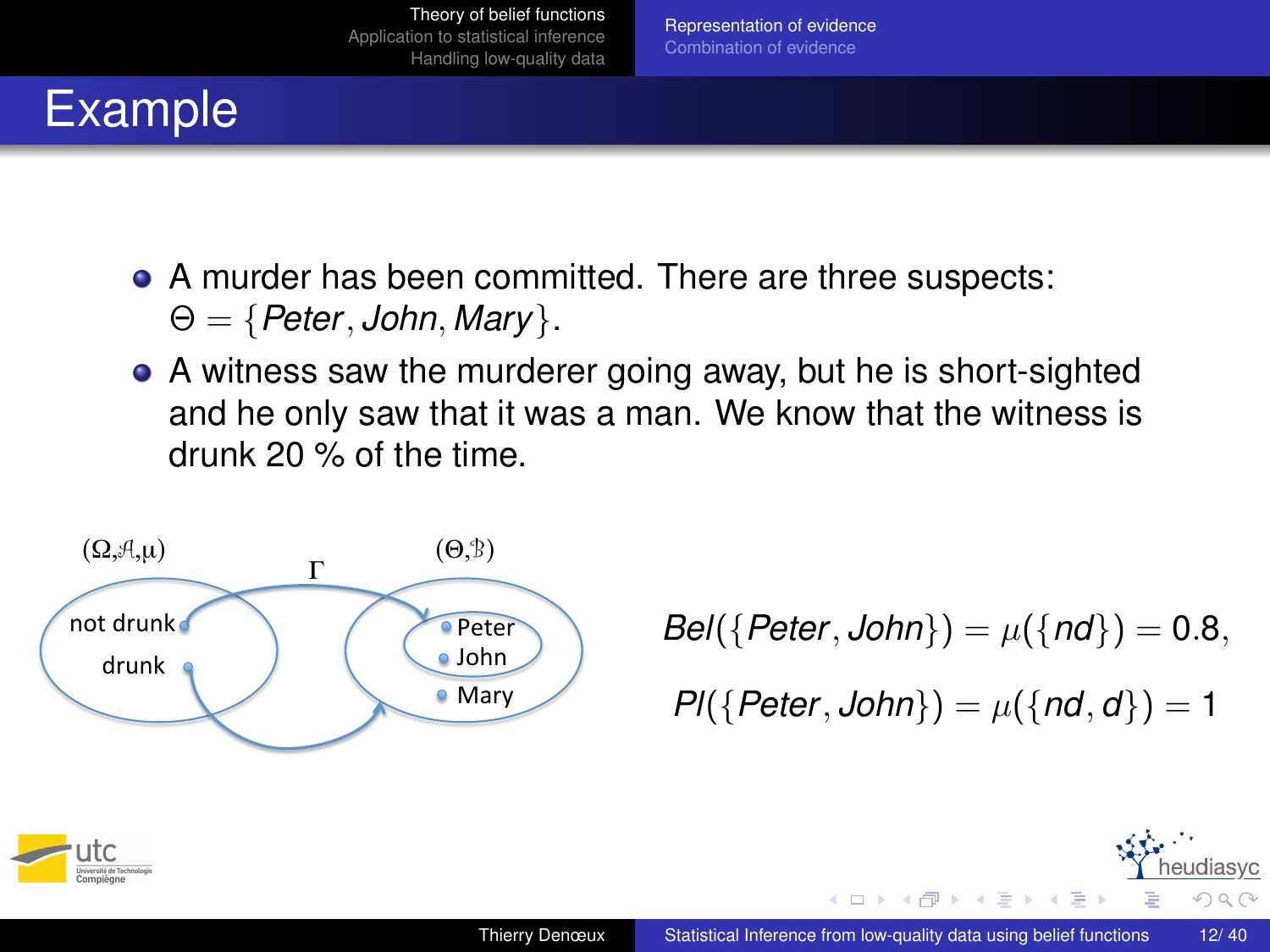[Representation of evidence](#page-8-0) [Combination of evidence](#page-13-0)

## Special cases

- 1 If there is some *A* ⊆ Θ such that Γ(ω) = *A* for all ω ∈ Ω, then the evidence tells us that  $\theta \in A$  for sure, and nothing more. The corresponding belief function *Bel<sup>A</sup>* is said to be logical. In particular, the vacuous belief function *Bel*<sup>Θ</sup> encodes complete ignorance.
- $\bullet$  If all focal sets Γ $(\omega)$  are singletons, then  $Bel=Pl$  is a probability measure.
- 3 If the focal sets  $\Gamma(\omega)$  are nested, *Bel* is said to be consonant. We then have:

$$
PI(A) = \sup_{\theta \in A} pl(\theta)
$$

where  $p \mid \theta \to P \mid (\{\theta\})$  is the contour function of *Bel*.



 $\triangleright$  4  $\equiv$   $\triangleright$  4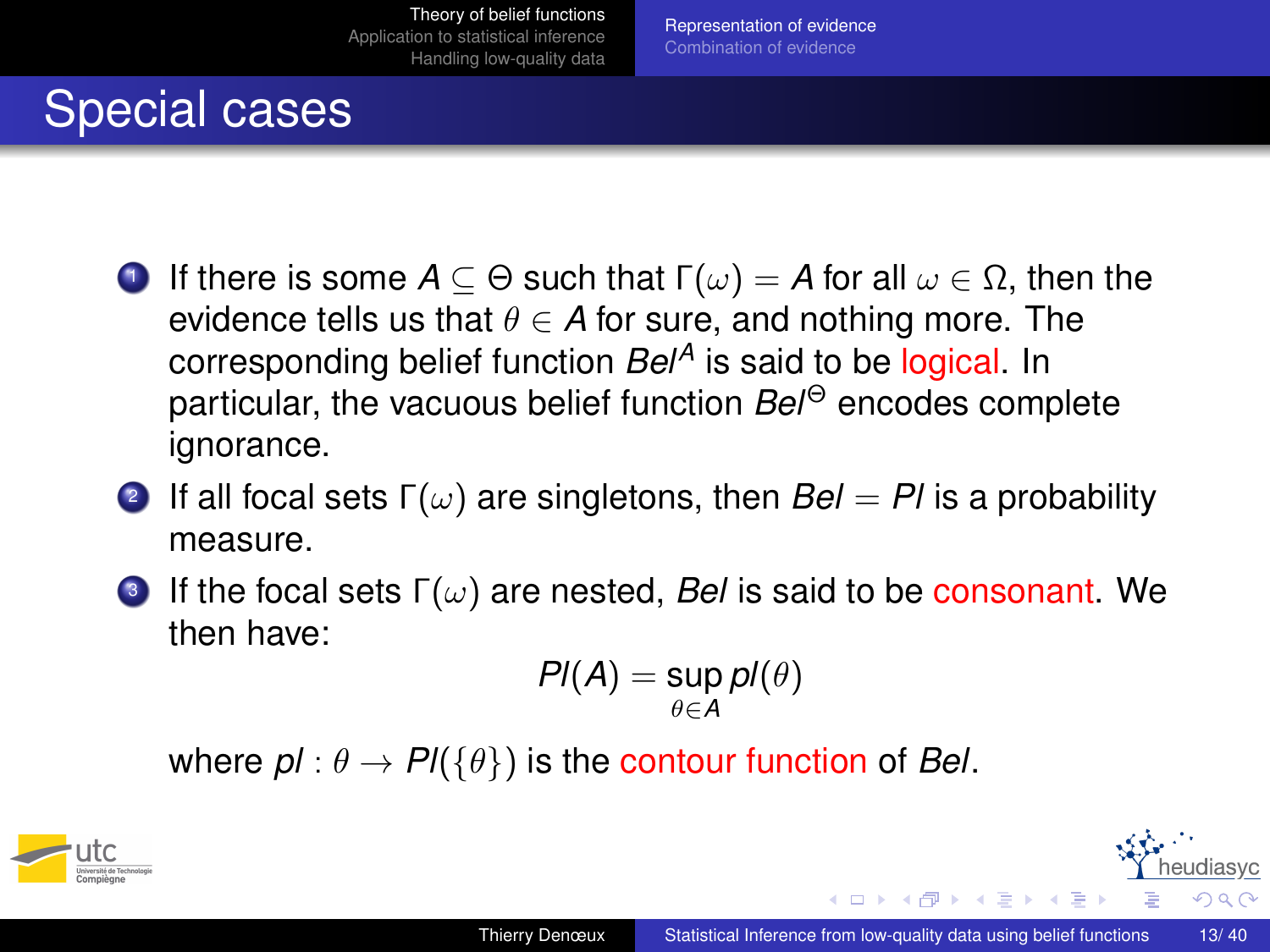[Representation of evidence](#page-8-0) [Combination of evidence](#page-13-0)

## **Outline**

#### [Theory of belief functions](#page-5-0) • [Representation of evidence](#page-8-0) **• [Combination of evidence](#page-13-0)**

- [Application to statistical inference](#page-16-0) • [Dempster's approach](#page-18-0) **•** [Likelihood-based approach](#page-23-0)
- [Handling low-quality data](#page-28-0) • [Partially relevant data](#page-30-0)
	- **·** [Uncertain data](#page-34-0)



化重 经利润

<span id="page-13-0"></span>eudiasyc  $QQ$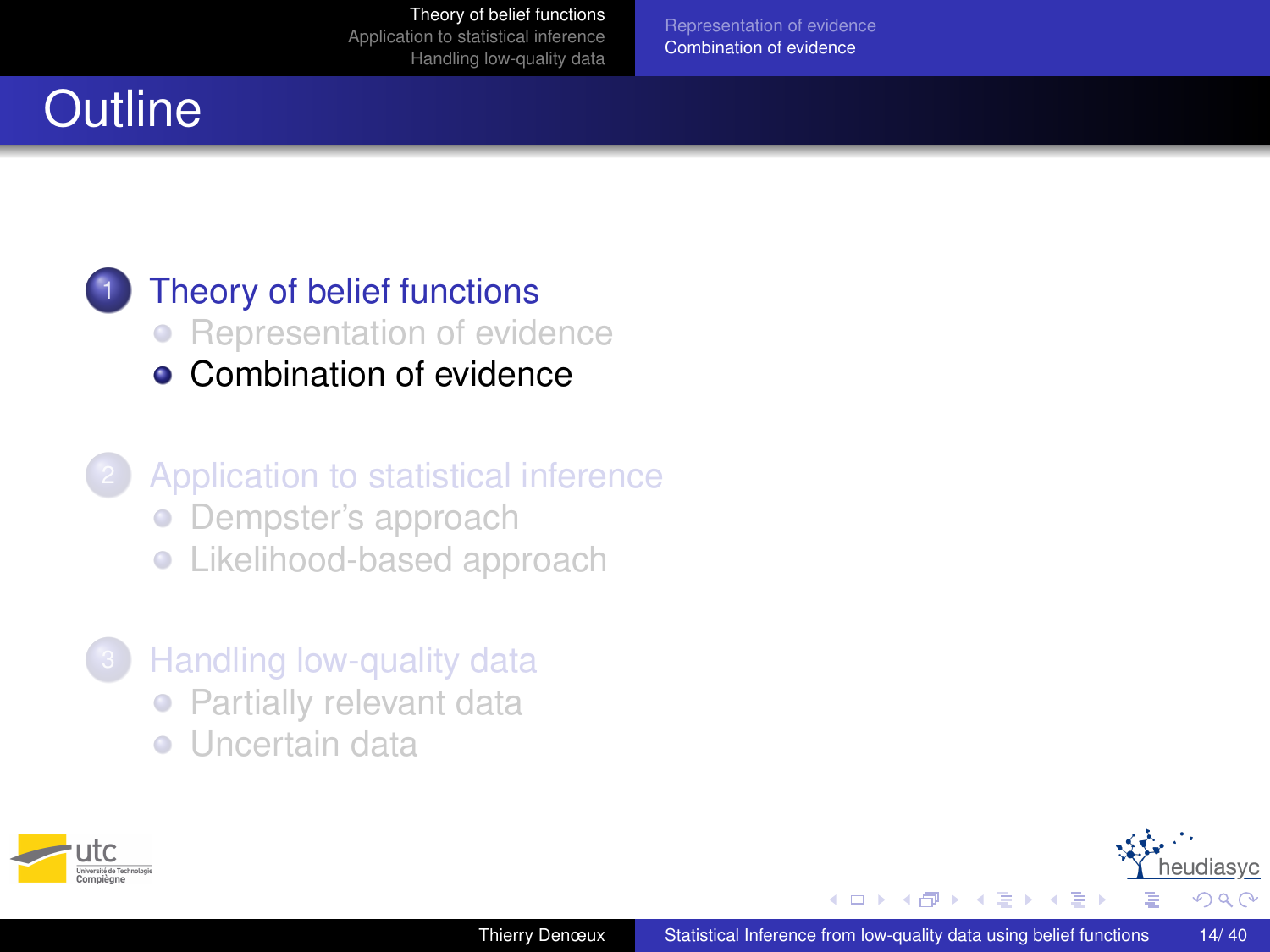[Representation of evidence](#page-8-0) [Combination of evidence](#page-13-0)

### Dempster's rule Definition

- Let us assume that we have 2 pieces of evidence modeled by random sets  $(\Omega_1, \mathcal{A}_1, \mu_1, \Gamma_1)$  and  $(\Omega_2, \mathcal{A}_2, \mu_2, \Gamma_2)$  that induce belief functions *Bel*<sup>1</sup> and *Bel*<sup>2</sup> on Θ.
- We assume that these pieces of evidence are independent, in the sense that the probability measure on  $\Omega_1 \times \Omega_2$  is the product measure  $\mu_1 \otimes \mu_2$ .
- **•** The two pieces of evidence imply *A* iff  $\Gamma_1(\omega_1) \cap \Gamma_2(\omega_2) \subseteq A$ , assuming that  $\Gamma_1(\omega_1) \cap \Gamma_2(\omega_2) \neq \emptyset$ .
- **■** We define a new combined belief function  $Bel_{12} = Bel_1 \oplus Bel_2$  as follows: *Bel*<sub>12</sub>(*A*) is the probability that  $\Gamma_1(\omega_1) \cap \Gamma_2(\omega_2) \subseteq A$ , conditional on the event that these two random sets have nonempty intersection.



イロト イ押 トイヨ トイヨ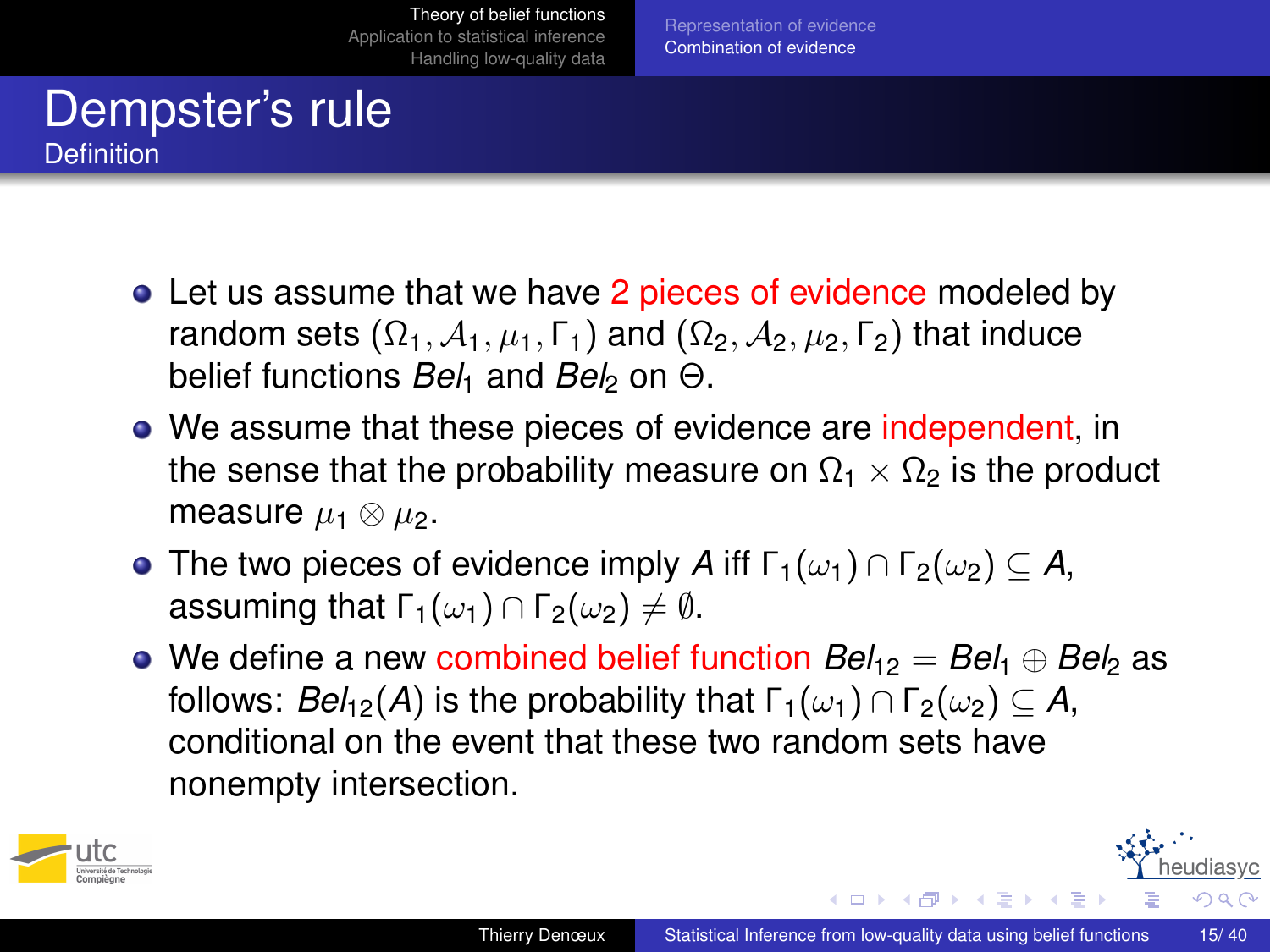[Representation of evidence](#page-8-0) [Combination of evidence](#page-13-0)

### Dempster's rule **Properties**

- Commutativity, associativity. Neutral element: *Bel*<sup>Θ</sup>.
- Generalization of intersection: if *Bel<sup>A</sup>* and *Bel<sup>B</sup>* are logical belief functions and  $A \cap B \neq \emptyset$ , then

$$
Bel^A \oplus Bel^B = Bel^{A \cap B}
$$

Generalization of probabilistic conditioning: if *P* is a probability measure and *Bel<sup>A</sup>* is a logical function, then *P* ⊕ *Bel<sup>A</sup>* is the conditional probability measure *P*(·|*A*).



**(ロ) (母) (ヨ) (**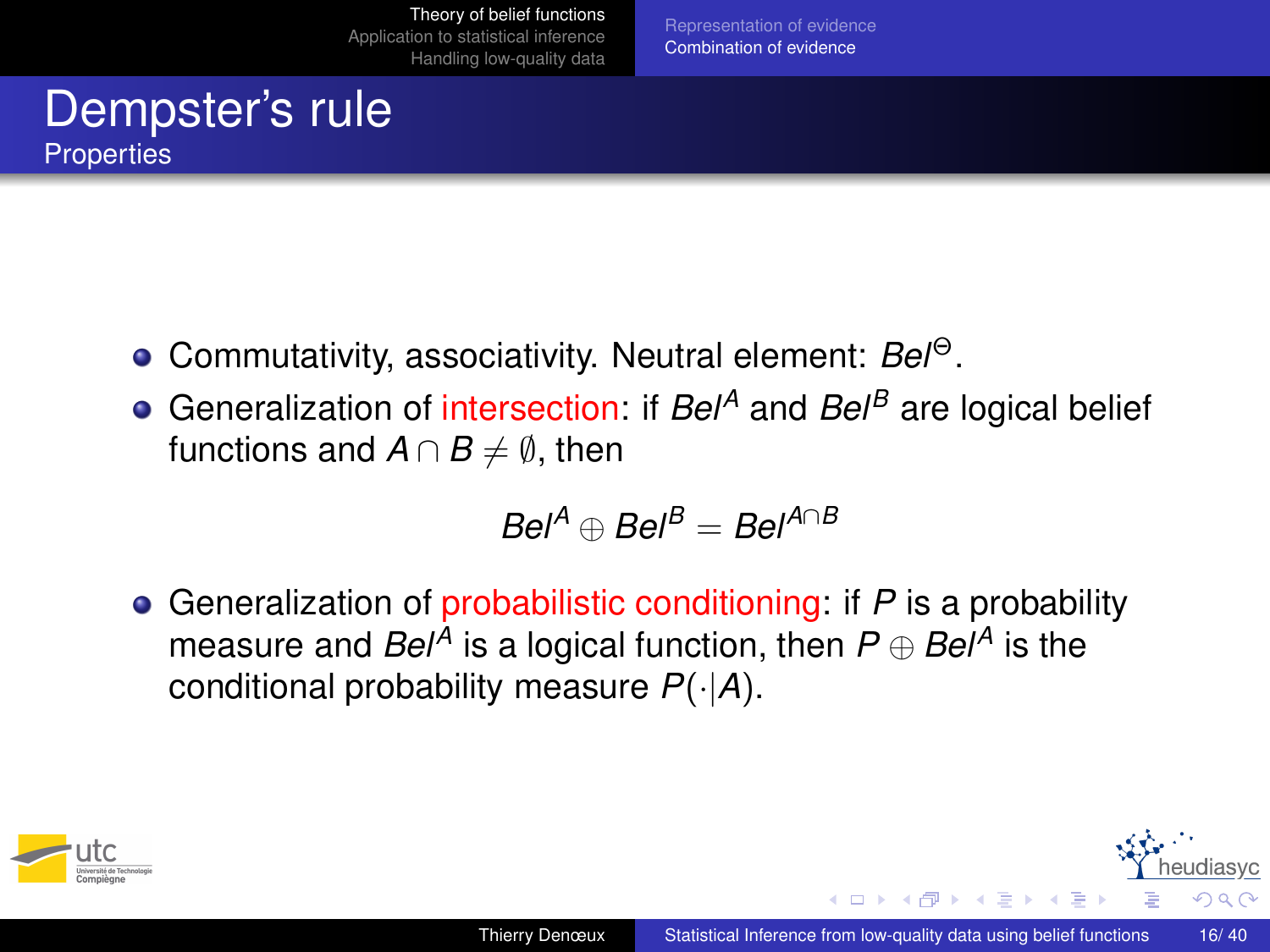[Dempster's approach](#page-18-0) [Likelihood-based approach](#page-23-0)

## **Outline**

#### [Theory of belief functions](#page-5-0) • [Representation of evidence](#page-8-0) **[Combination of evidence](#page-13-0)**

### <sup>2</sup> [Application to statistical inference](#page-16-0)

- [Dempster's approach](#page-18-0)
- **•** [Likelihood-based approach](#page-23-0)
- [Handling low-quality data](#page-28-0) • [Partially relevant data](#page-30-0)
	- **·** [Uncertain data](#page-34-0)



化重新润滑

 $\sim$ 

<span id="page-16-0"></span>eudiasyc  $290$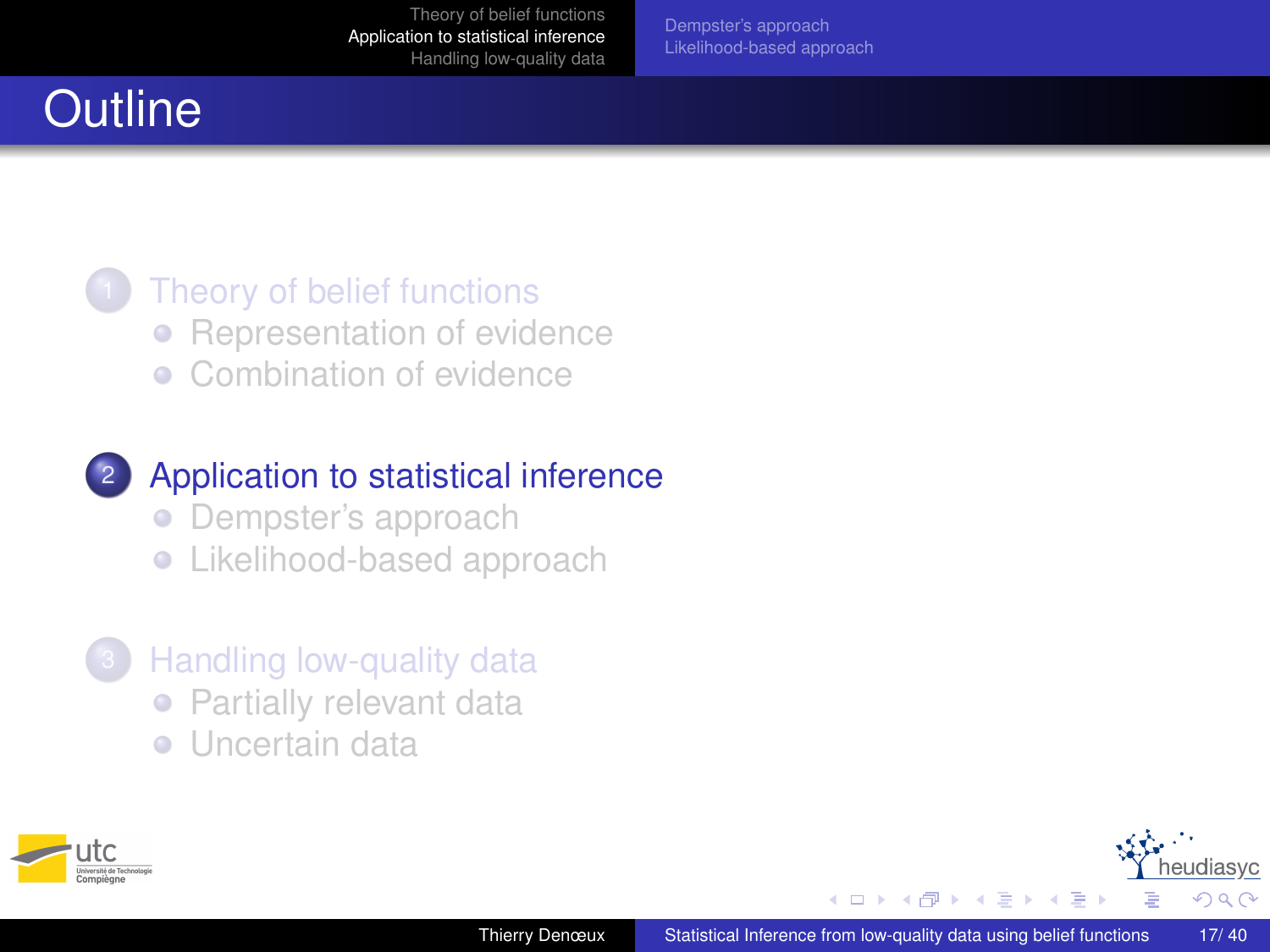# The problem

- We consider a statistical model  $\{f(x, \theta), x \in \mathbb{X}, \theta \in \Theta\}$ , where X is the sample space and  $\Theta$  the parameter space.
- Having observed *x*, how to quantify the uncertainty about Θ, without specifying a prior probability distribution?
- Two solutions using belief functions:
	-

**1** Dempster's solution based an auxiliary variable with a pivotal probability distribution (Dempster, 1967);

<sup>2</sup> Likelihood-based approach (Shafer, 1976).



 $\left\{ \left\vert \left\langle \left\langle \left\langle \mathbf{q} \right\rangle \right\rangle \right\rangle \right\vert \left\langle \mathbf{q} \right\rangle \right\vert \left\langle \mathbf{q} \right\rangle \right\vert \left\langle \mathbf{q} \right\rangle \right\}$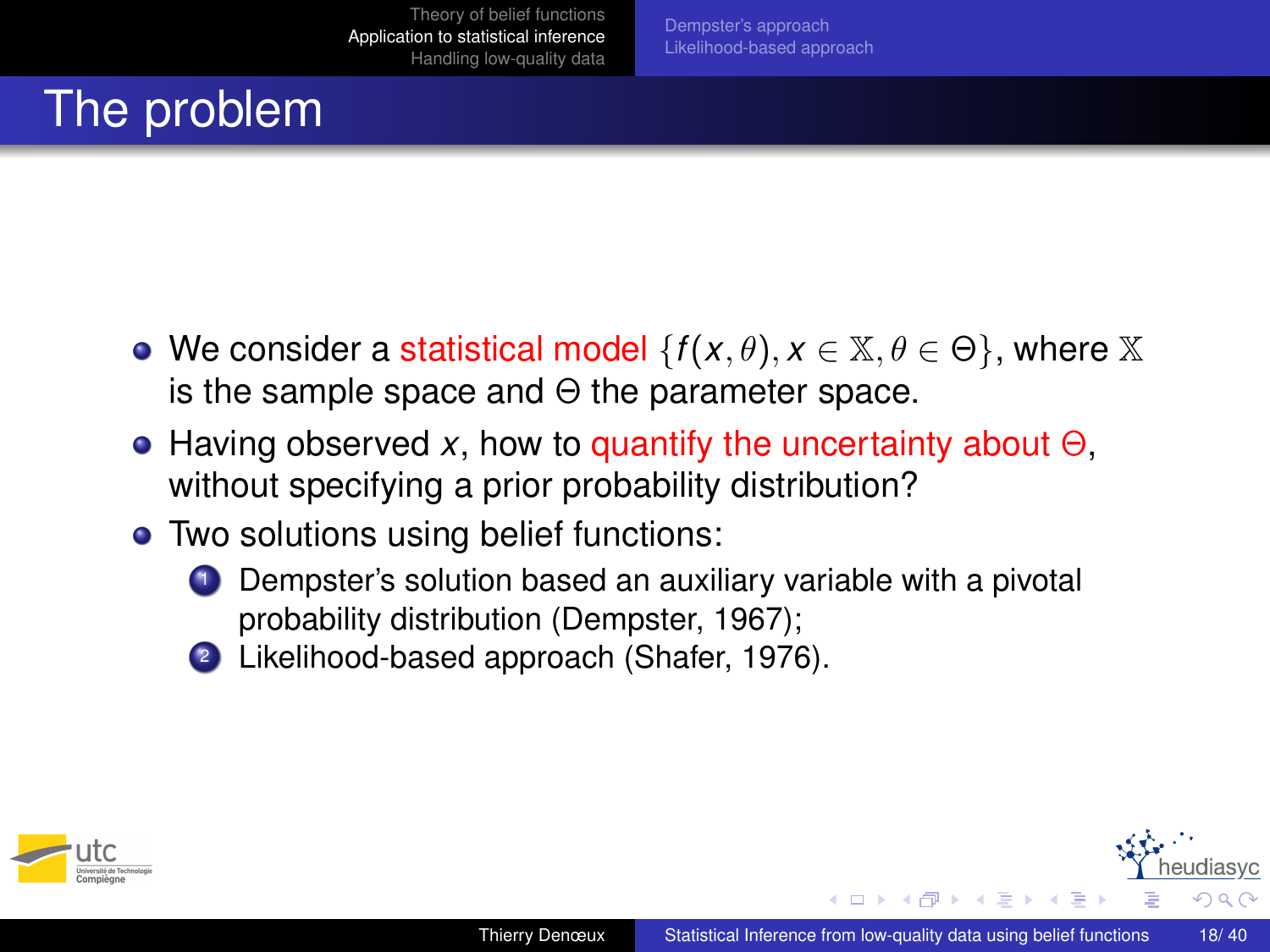[Dempster's approach](#page-18-0) [Likelihood-based approach](#page-23-0)

## **Outline**

#### [Theory of belief functions](#page-5-0) • [Representation of evidence](#page-8-0) **[Combination of evidence](#page-13-0)**

### <sup>2</sup> [Application to statistical inference](#page-16-0) • [Dempster's approach](#page-18-0)

**•** [Likelihood-based approach](#page-23-0)

- [Handling low-quality data](#page-28-0) • [Partially relevant data](#page-30-0)
	- **·** [Uncertain data](#page-34-0)





→ 重 ★  $\left( 1\right)$  <span id="page-18-0"></span>eudiasvc つへへ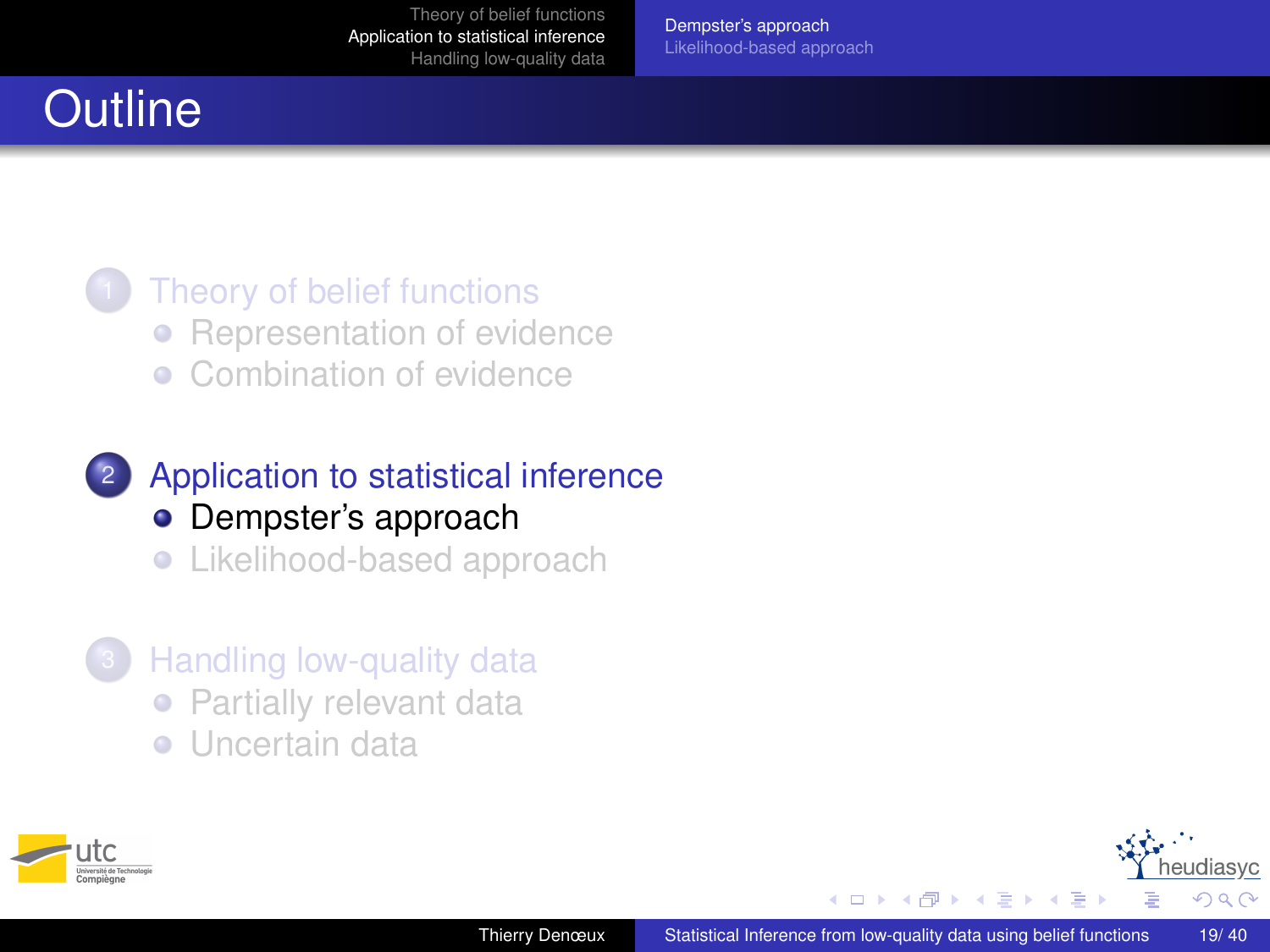[Dempster's approach](#page-18-0) [Likelihood-based approach](#page-23-0)

# Sampling model

- Let  $X \in \mathbb{X}$  denote the observable data,  $\theta \in \Theta$  the parameter of interest and  $f(x; \theta)$  the probability mass or density function describing the data-generating mechanism.
- Let us represent such a sampling model by an equation

$$
X=a(\theta,U),
$$

where  $U \in \mathbb{U}$  is an unobserved auxiliary variable with known probability distribution  $\mu$  independent of  $\theta$ .

• This representation is quite natural in the context of data generation: for instance, to generate a continuous random variable X with cumulative distribution function (cdf)  $F_{\theta}$ , one might draw  $U$  from  $\mathcal{U}([0,1])$  and set  $X = \mathcal{F}_{\theta}^{-1}(U).$ 



( ロ ) ( 何 ) ( ヨ ) ( ヨ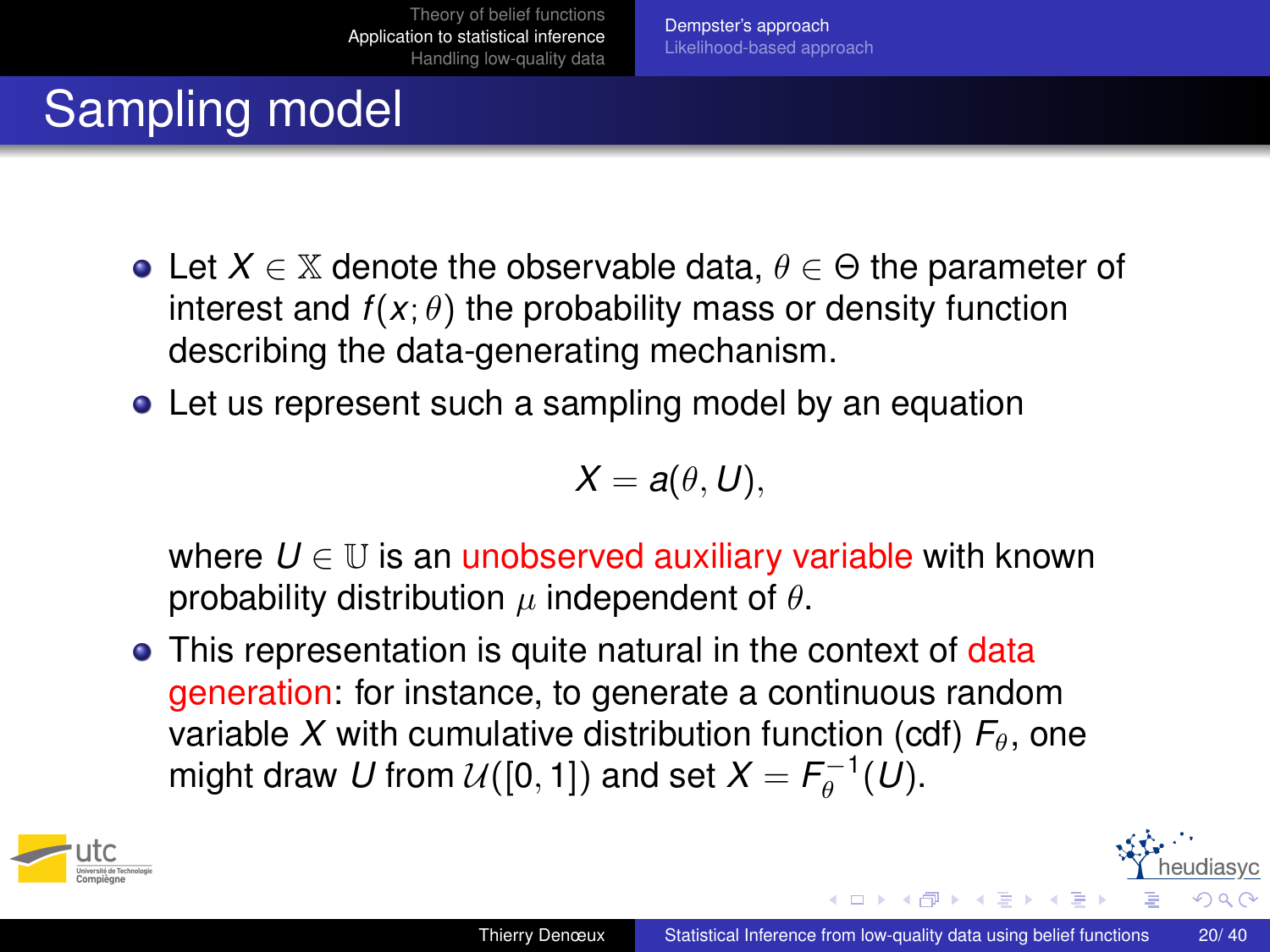## From *a*-equation to belief function

• The equation  $X = a(\theta, U)$  defines a multi-valued mapping

$$
\Gamma: U \to \Gamma(U) = \{ (X, \theta) \in \mathbb{X} \times \Theta | X = a(\theta, U) \}.
$$

- **•** The random set  $(\mathbb{U}, \mathcal{B}(\mathbb{U}), \mu, \Gamma)$  induces a belief function  $Bel_{\Theta \times \mathbb{X}}$ on  $\mathbb{X} \times \Theta$ .
- **Conditioning**  $Bel_{\theta \times \mathbb{X}}$  **on**  $\theta$  **yields the sampling distribution**  $f(\cdot; \theta)$ on X;
- **•** Conditioning it on  $X = x$  gives a belief function  $Bel_{\Theta}(\cdot; x)$  on  $\Theta$ .



 $\rightarrow$   $\equiv$   $\rightarrow$   $\rightarrow$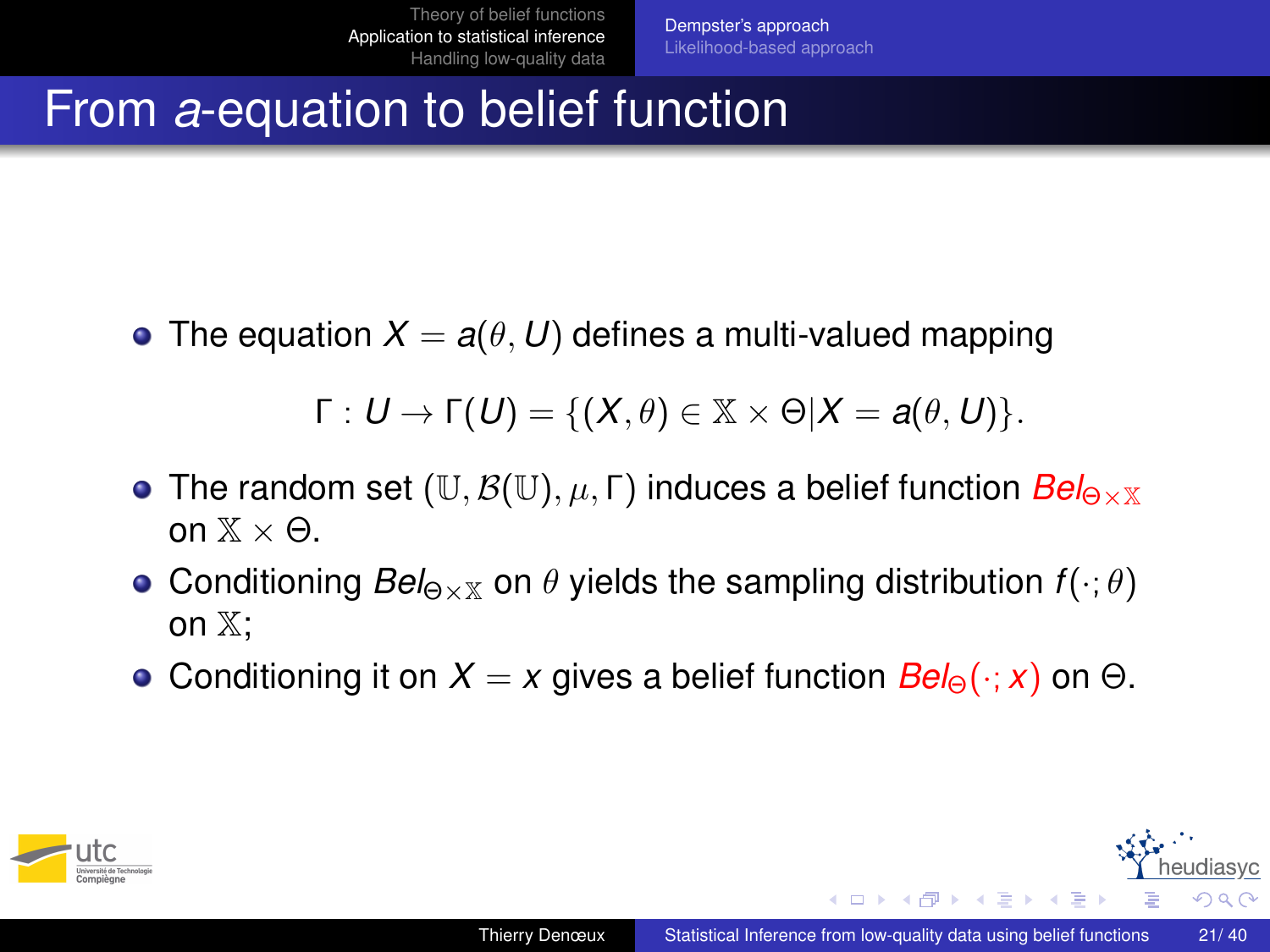[Dempster's approach](#page-18-0) [Likelihood-based approach](#page-23-0)

## Example: Bernoulli sample

- Let  $X = (X_1, \ldots, X_n)$  consist of independent Bernoulli observations and  $\theta \in \Theta = [0, 1]$  is the probability of success.
- Sampling model:

$$
X_i = \begin{cases} 1 & \text{if } U_i \leq \theta \\ 0 & \text{otherwise,} \end{cases}
$$

where  $\pmb{U} = (\pmb{U}_1, \dots, \pmb{U}_n)$  has pivotal measure  $\mu = \mathcal{U}([0,1]^n).$ 

Having observed the number of successes  $y = \sum_{i=1}^{n} x_i$ , the belief function  $Bel_{\Theta}(\cdot; x)$  is induced by a random closed interval

$$
[U_{(y)},U_{(y+1)}],\quad
$$

where  $U_{(i)}$  denotes the i-th order statistics from  $U_1, \ldots, U_n$ .

**■** Quantities like *Bel*<sub>Θ</sub>([*a*, *b*]; *x*) or  $Pl_{\Theta}([a, b]; x)$  are readily calculated.



liasvc  $\Omega$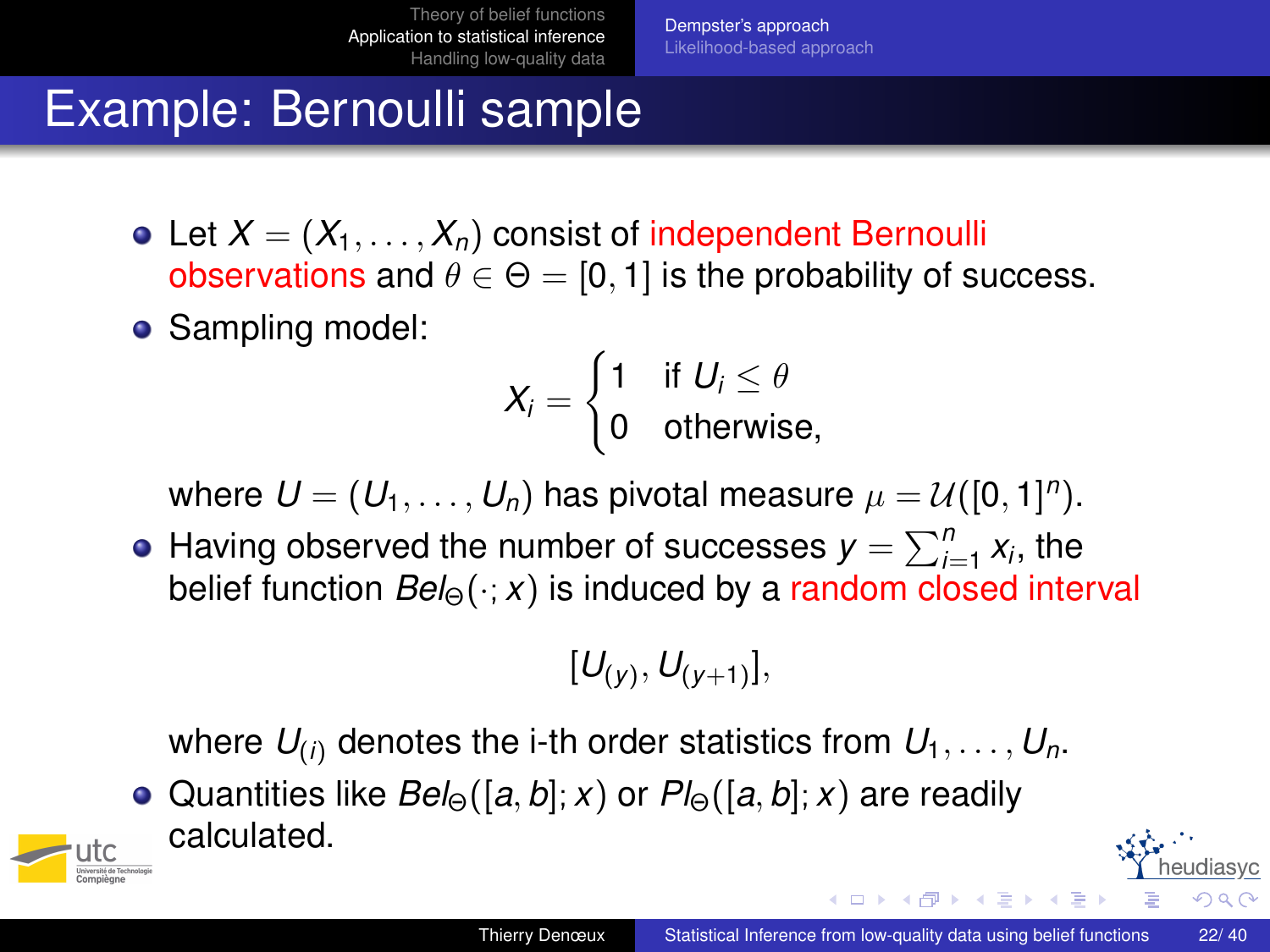[Dempster's approach](#page-18-0) [Likelihood-based approach](#page-23-0)

# **Discussion**

- Dempster's model has several nice features:
	- $\bullet$  It allows us to quantify the uncertainty on  $\Theta$  after observing the data, without having to specify a prior distribution on Θ;
	- When a Bayesian prior  $P_0$  is available, combining it with  $Bel_{\Theta}(\cdot, x)$ using Dempster's rule yields the Bayesian posterior:

$$
Bel_{\Theta}(\cdot, x) \oplus P_0 = P(\cdot | x).
$$

- Drawbacks:
	- It often leads to cumbersome or even intractable calculations except for very simple models, which imposes the use of Monte-Carlo simulations.
	- More fundamentally, the analysis depends on the a-equation  $X = a(\theta, U)$  and the auxiliary variable U, which are not unique for a given statistical model  $\{f(\cdot;\theta), \theta \in \Theta\}$ : the method fails to obey the likelihood principle.



( ロ ) ( 何 ) ( ヨ ) ( ヨ

diasvc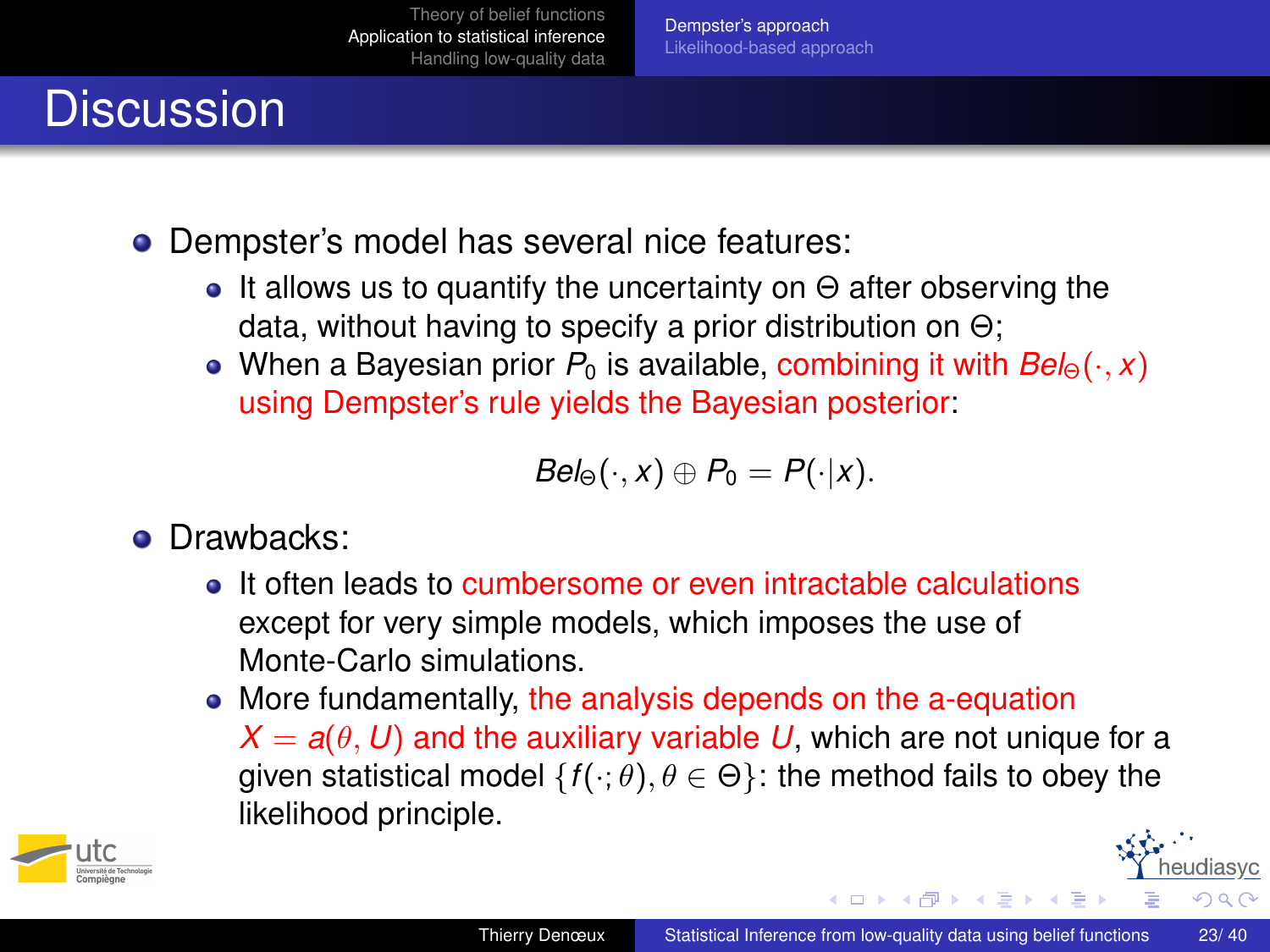[Dempster's approach](#page-18-0) [Likelihood-based approach](#page-23-0)

## **Outline**

#### [Theory of belief functions](#page-5-0) • [Representation of evidence](#page-8-0) **[Combination of evidence](#page-13-0)**

### <sup>2</sup> [Application to statistical inference](#page-16-0) • [Dempster's approach](#page-18-0)

- **·** [Likelihood-based approach](#page-23-0)
- [Handling low-quality data](#page-28-0) • [Partially relevant data](#page-30-0)
	- **·** [Uncertain data](#page-34-0)



→ 重 ★  $\sim$ 

 $\sim$ 

<span id="page-23-0"></span>eudiasyc  $QQ$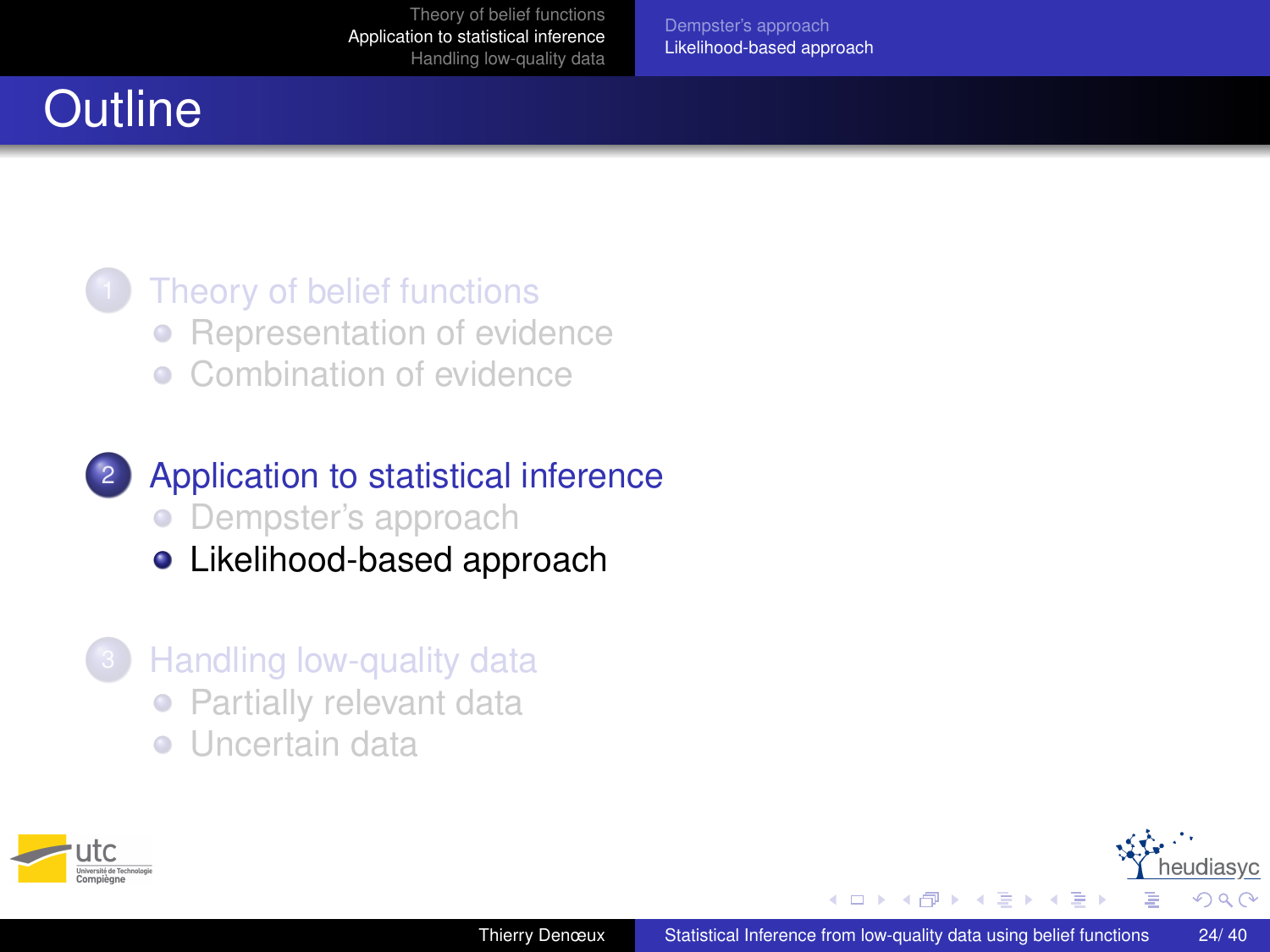[Dempster's approach](#page-18-0) [Likelihood-based approach](#page-23-0)

#### Likelihood-based belief function **Requirements**

- <sup>1</sup> Likelihood principle: *Bel*Θ(·; *x*) should be based only on the likelihood function  $L(\theta; x) = f(x; \theta)$ .
- 2 Compatibility with Bayesian inference: when a Bayesian prior  $P_0$ is available, combining it with  $Bel_{\Theta}(\cdot, x)$  using Dempster's rule should yield the Bayesian posterior:

$$
Bel_{\Theta}(\cdot, x) \oplus P_0 = P(\cdot | x).
$$

<sup>3</sup> Principle of minimal commitment: among all the belief functions satisfying the previous two requirements,  $Bel_{\Theta}(\cdot, x)$  should be the least committed (least informative).



( ロ ) ( 何 ) ( ヨ ) ( ヨ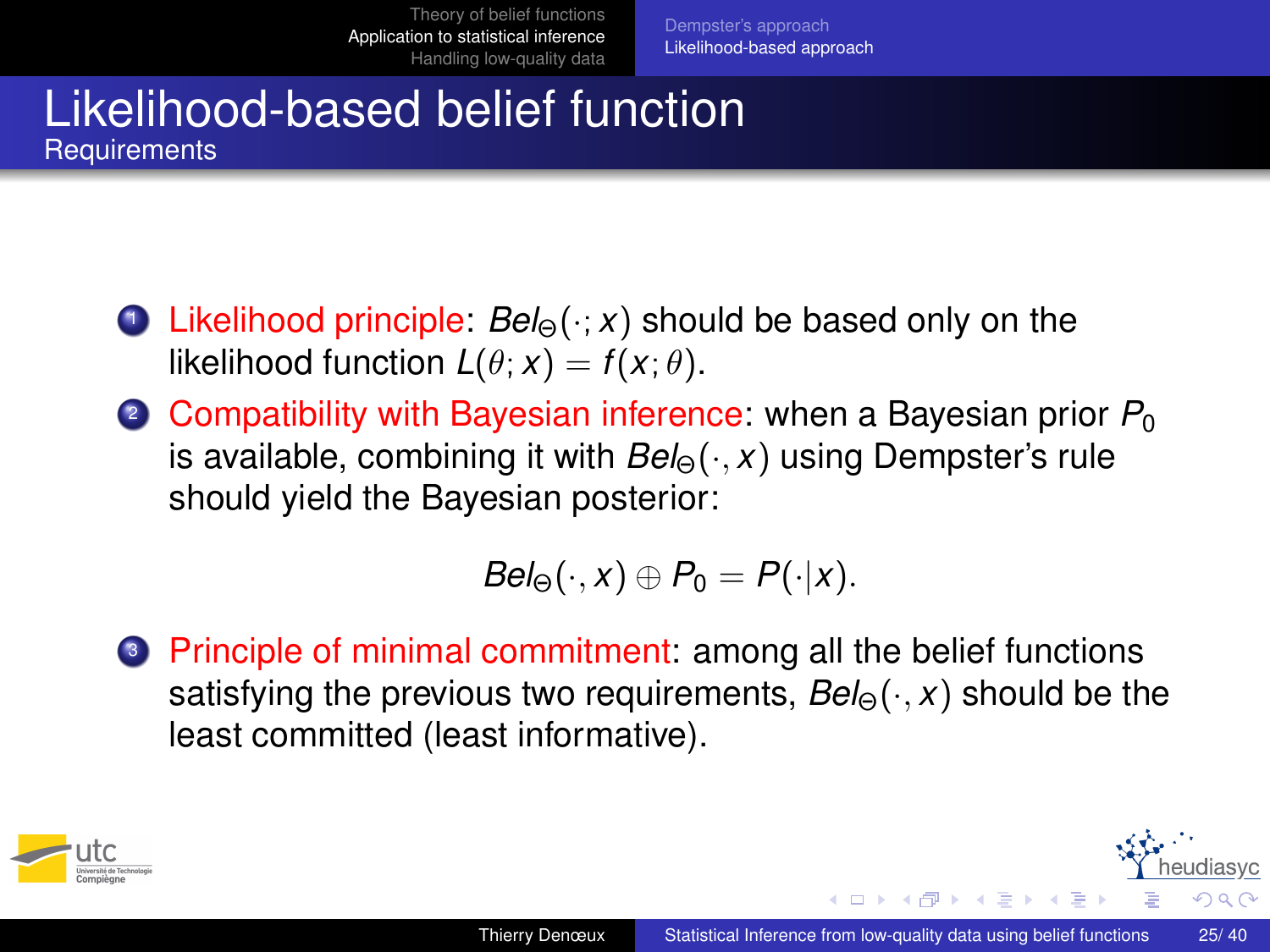[Dempster's approach](#page-18-0) [Likelihood-based approach](#page-23-0)

#### Likelihood-based belief function Solution

**•** Bel<sub>Θ</sub>(·; *x*) is the consonant belief function with contour function equal to the normalized likelihood:

$$
\rho I(\theta;x)=\frac{L(\theta;x)}{\sup_{\theta'\in\Theta}L(\theta';x)},
$$

• The corresponding plausibility function is:

$$
Pl_{\Theta}(A; x) = \sup_{\theta \in A} pl(\theta; x) = \frac{\sup_{\theta \in A} L(\theta; x)}{\sup_{\theta \in \Theta} L(\theta; x)}, \quad \forall A \subseteq \Theta.
$$

• Corresponding random set:  $(Ω, B(Ω), μ, Γ<sub>x</sub>)$  with  $Ω = [0, 1]$ ,  $\mu = \mathcal{U}([0,1])$  and

$$
\Gamma_x(\omega) = \{\theta \in \Theta | \mathbf{p} l(\theta; x) \geq \omega\}.
$$



( ロ ) ( 何 ) ( ヨ ) ( ヨ

diasyc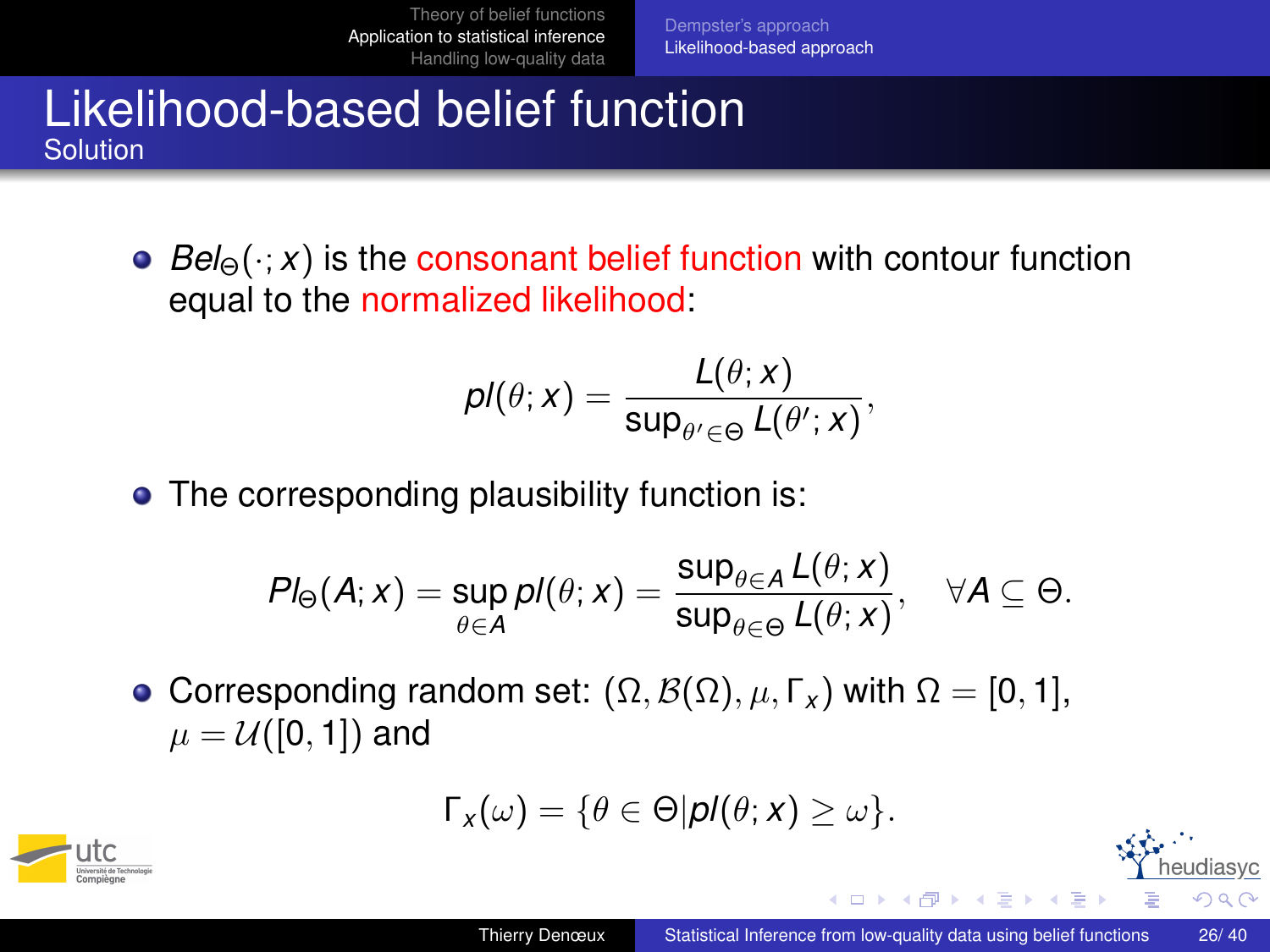[Dempster's approach](#page-18-0) [Likelihood-based approach](#page-23-0)

### Example: Bernoulli sample

• Let  $X = (X_1, \ldots, X_n)$  consist of independent Bernoulli observations and  $\theta \in \Theta = [0, 1]$  is the probability of success.

We get

$$
pl(\theta; x) = \frac{\theta^y (1-\theta)^{n-y}}{\hat{\theta}^y (1-\hat{\theta})^{n-y}},
$$

where  $y = \sum_{i=1}^n x_i$  and  $\hat{\theta}$  is the MLE.

• Example for  $n = 20$  and  $y = 10$ :



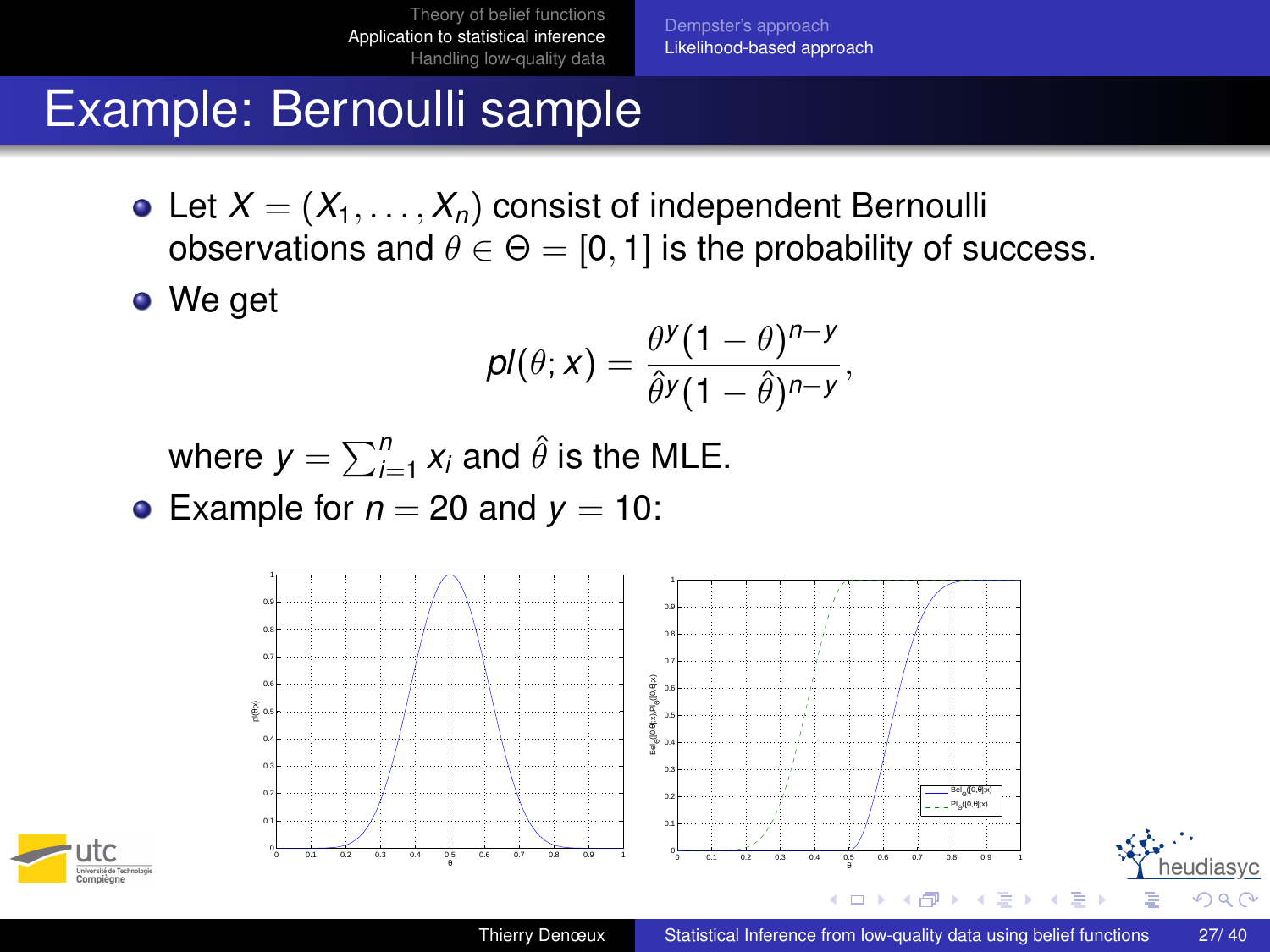[Dempster's approach](#page-18-0) [Likelihood-based approach](#page-23-0)

## **Discussion**

- The likelihood-based method is much simpler to implement than Dempster's method, even for complex models.
- By construction, it boils down to Bayesian inference when a Bayesian prior is available.
- It is compatible with usual likelihood-based inference:
	- Assume that  $\theta = (\theta_1, \theta_2) \in \Theta_1 \times \Theta_2$  and  $\theta_2$  is a nuisance parameter. The marginal contour function on  $\Theta_1$

$$
\textit{pl}(\theta_1; x) = \sup_{\theta_2 \in \Theta_2} \textit{pl}(\theta_1, \theta_2; x) = \frac{\sup_{\theta_2 \in \Theta_2} L(\theta_1, \theta_2; x)}{\sup_{(\theta_1, \theta_2) \in \Theta} L(\theta_1, \theta_2; x)}
$$

is the relative profile likelihood function.

• Let  $H_0 \subset \Theta$  be a composite hypothesis. Its plausibility

$$
PI(H_0; x) = \frac{\sup_{\theta \in H_0} L(\theta; x)}{\sup_{\theta \in \Theta} L(\theta; x)}.
$$



is the usual likelihood ratio statistics Λ(*x*).

diasvc  $\Omega$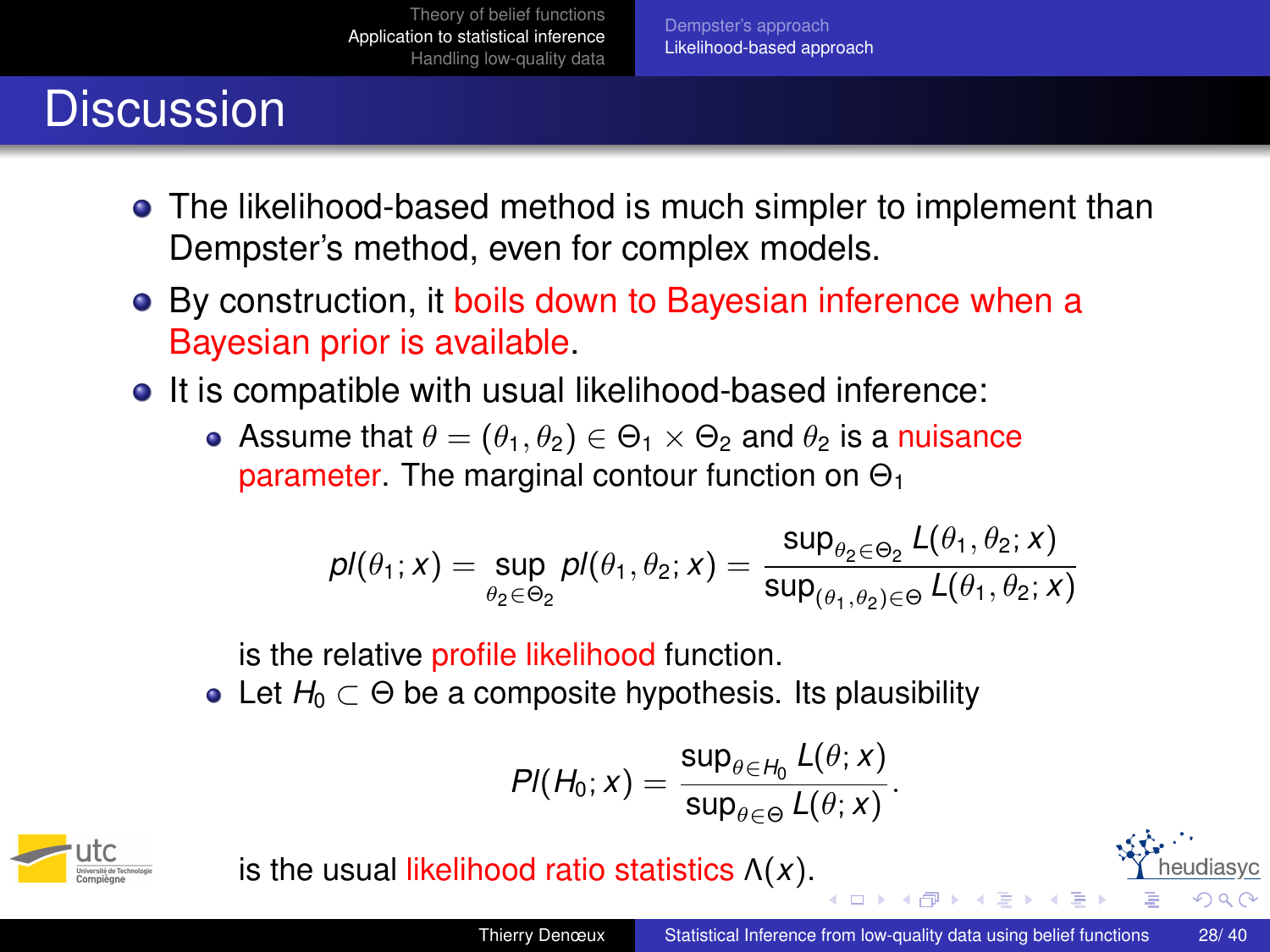[Partially relevant data](#page-30-0)

## **Outline**

### [Theory of belief functions](#page-5-0) • [Representation of evidence](#page-8-0) **[Combination of evidence](#page-13-0)**

- [Application to statistical inference](#page-16-0) • [Dempster's approach](#page-18-0) **•** [Likelihood-based approach](#page-23-0)
- <sup>3</sup> [Handling low-quality data](#page-28-0)
	- [Partially relevant data](#page-30-0)
	- **·** [Uncertain data](#page-34-0)



→ 重 ★  $\sim$  <span id="page-28-0"></span>eudiasyc つへへ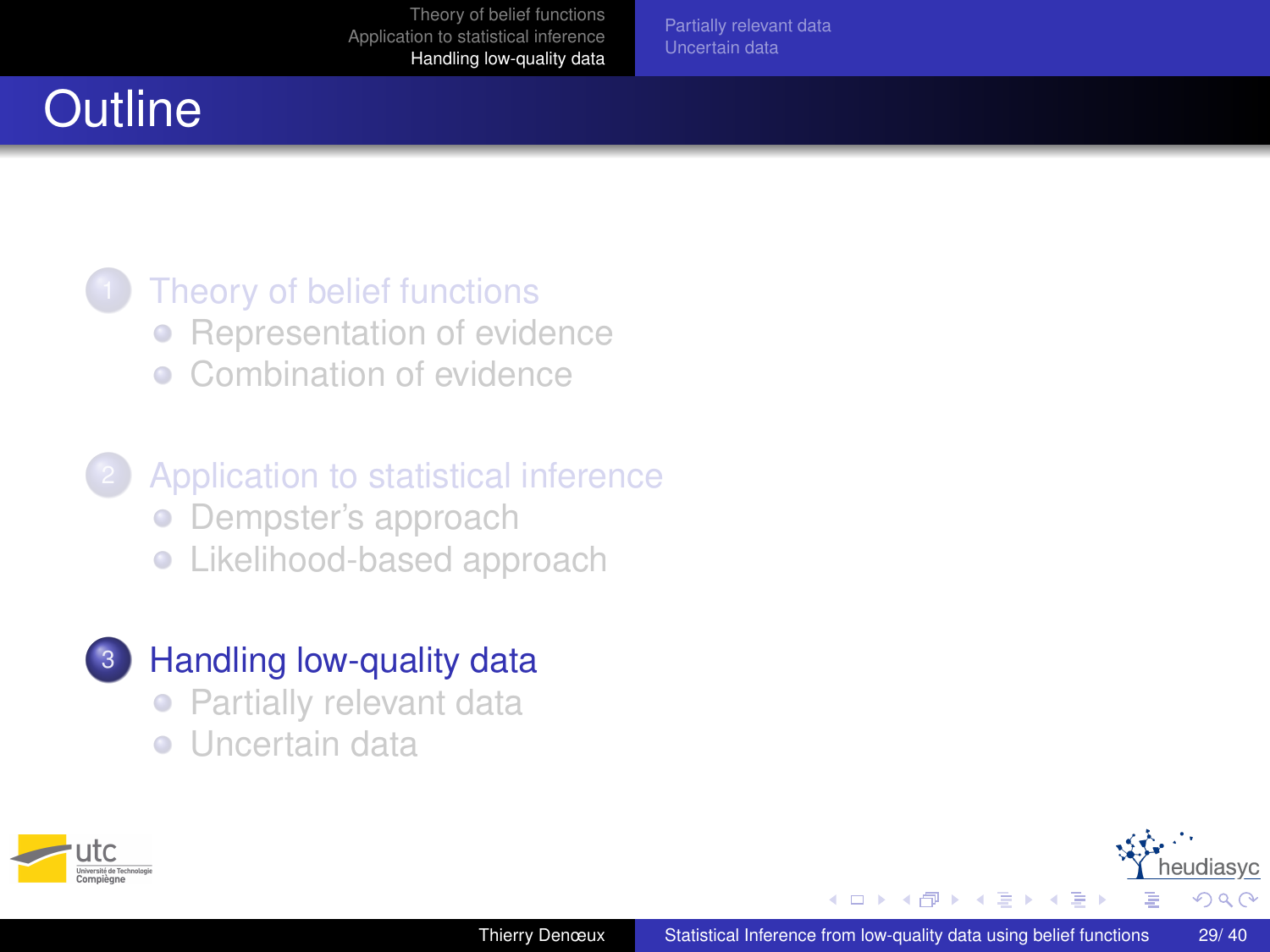# **Motivation**

- Classical statistical procedures address idealized situations where the data are precisely observed and can be considered as being drawn from a well defined population described by some parameter of interest  $\theta$ .
- There are situations, however, where this simple model does not apply. Two such situations will be considered:
	- Some of data may collected from a population that is only known to "resemble" the population of interest (because, e.g., there were collected at different times or places)  $\rightarrow$  partially relevant data.
	- Sometimes, the data are only imperfectly observed and we may only have a set of possible values, a value with a confidence degree or a combination of both  $\rightarrow$  uncertain data.



医尿管下尿管

diasyc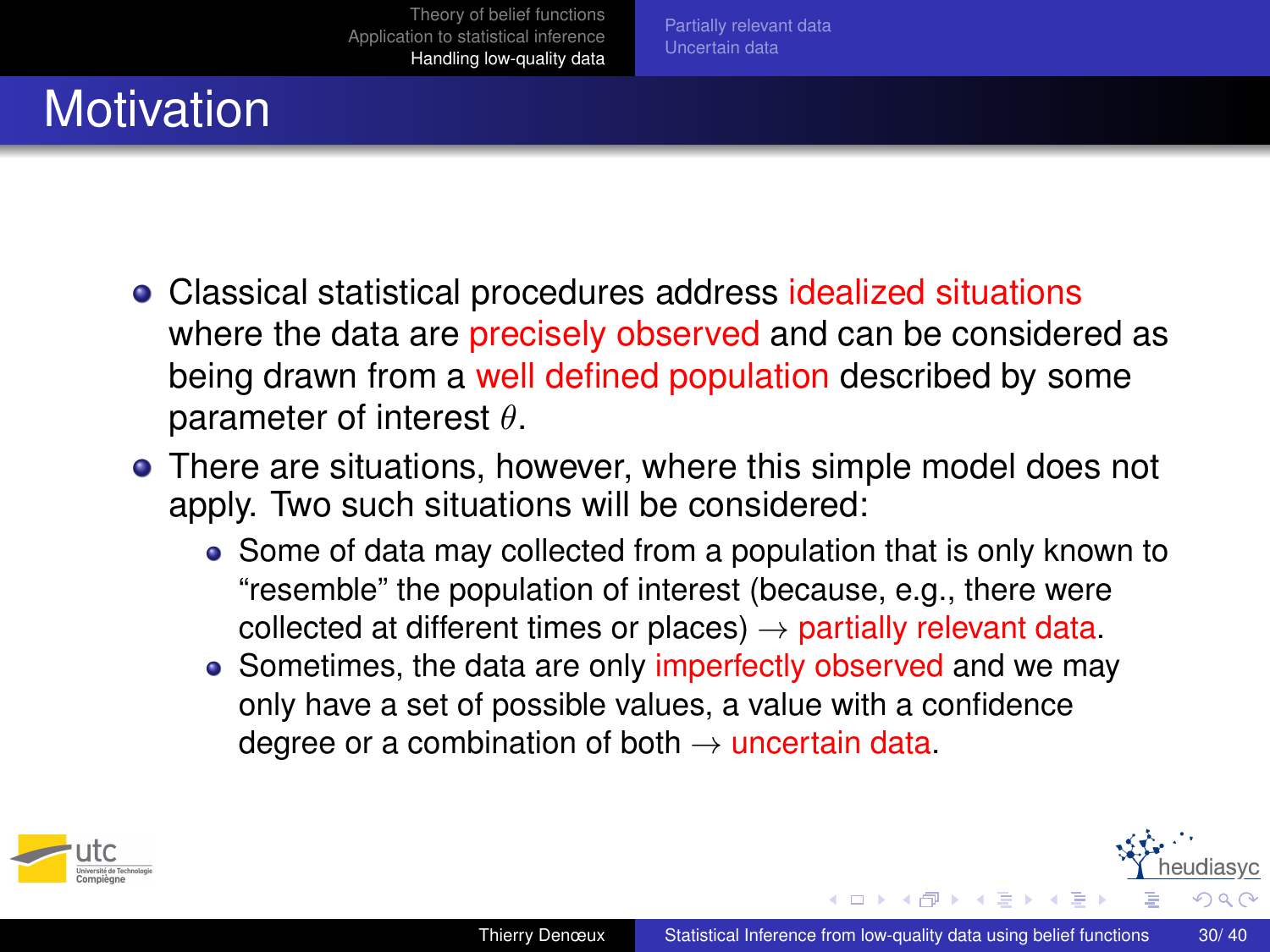[Partially relevant data](#page-30-0)

## **Outline**

### [Theory of belief functions](#page-5-0) • [Representation of evidence](#page-8-0) **[Combination of evidence](#page-13-0)**

- [Application to statistical inference](#page-16-0) • [Dempster's approach](#page-18-0) **•** [Likelihood-based approach](#page-23-0)
- <sup>3</sup> [Handling low-quality data](#page-28-0) **•** [Partially relevant data](#page-30-0)
	- **·** [Uncertain data](#page-34-0)



<span id="page-30-0"></span>舌  $\prec$  $\sim$ ×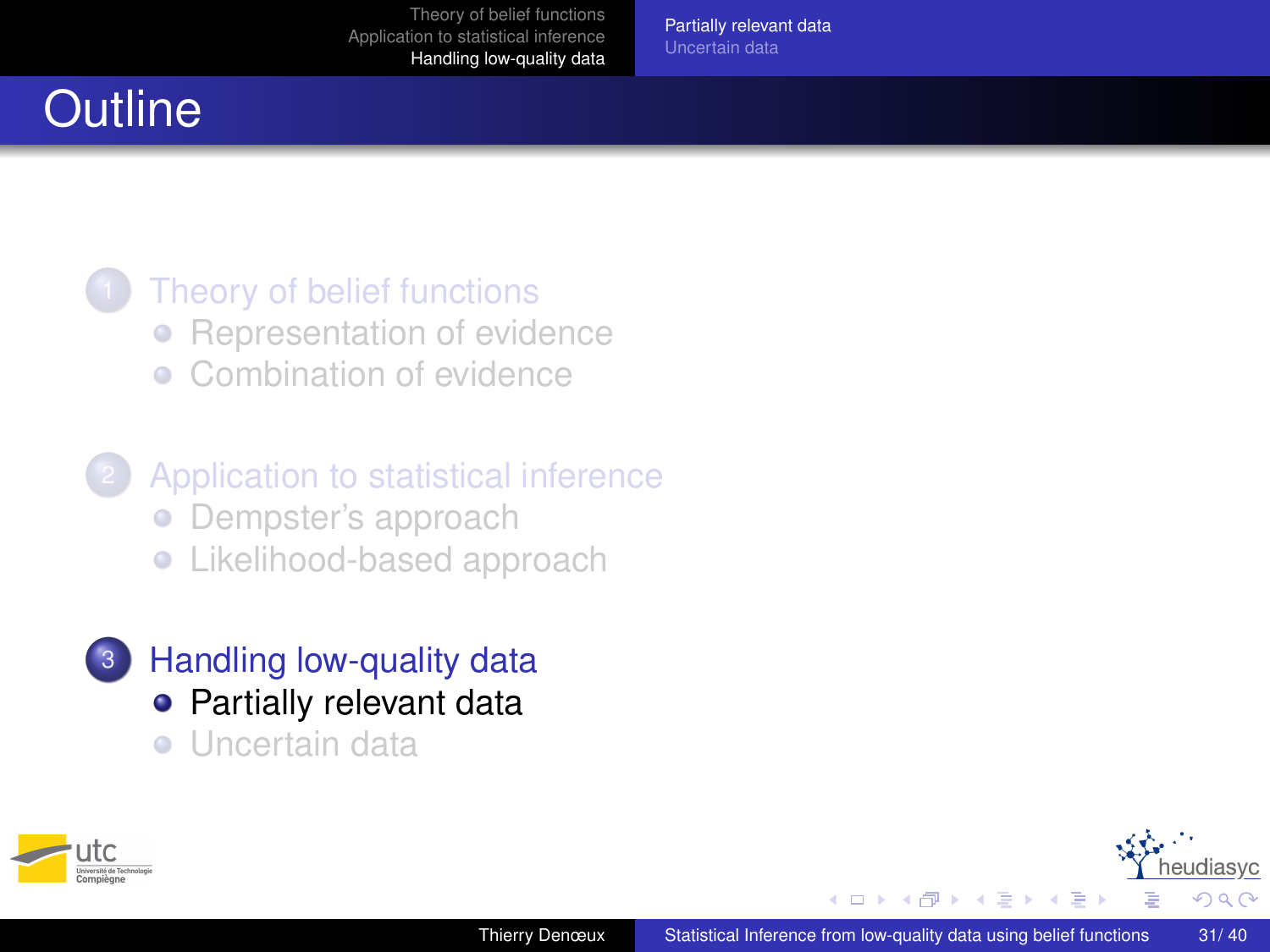## Problem statement

- Assume that we are interested in a parameter  $\theta \in \Theta$  related to a certain population and we observe a random variable *X* with probability density or mass function  $f(x; \theta')$ , where  $\theta' \in \Theta$  is a parameter believed to be "close" to  $\theta$ .
- For instance, θ might be the death rate in some hospital, and *X* the number of deaths in a neighboring hospital.
- Having observed  $X = x$ , our belief about  $\theta'$  is represented by the contour function

$$
\rho{\rm I}'({\theta^{\prime}}; x) = \frac{{\rm L}({\theta^{\prime}}; x)}{\sup_{\theta^{\prime}}{\rm L}({\theta^{\prime}}; x)}.
$$

• What does x tell us about  $\theta$ ?



 $\mathbb{R}^n \times \mathbb{R}^n \rightarrow \mathbb{R}^n \times \mathbb{R}^n$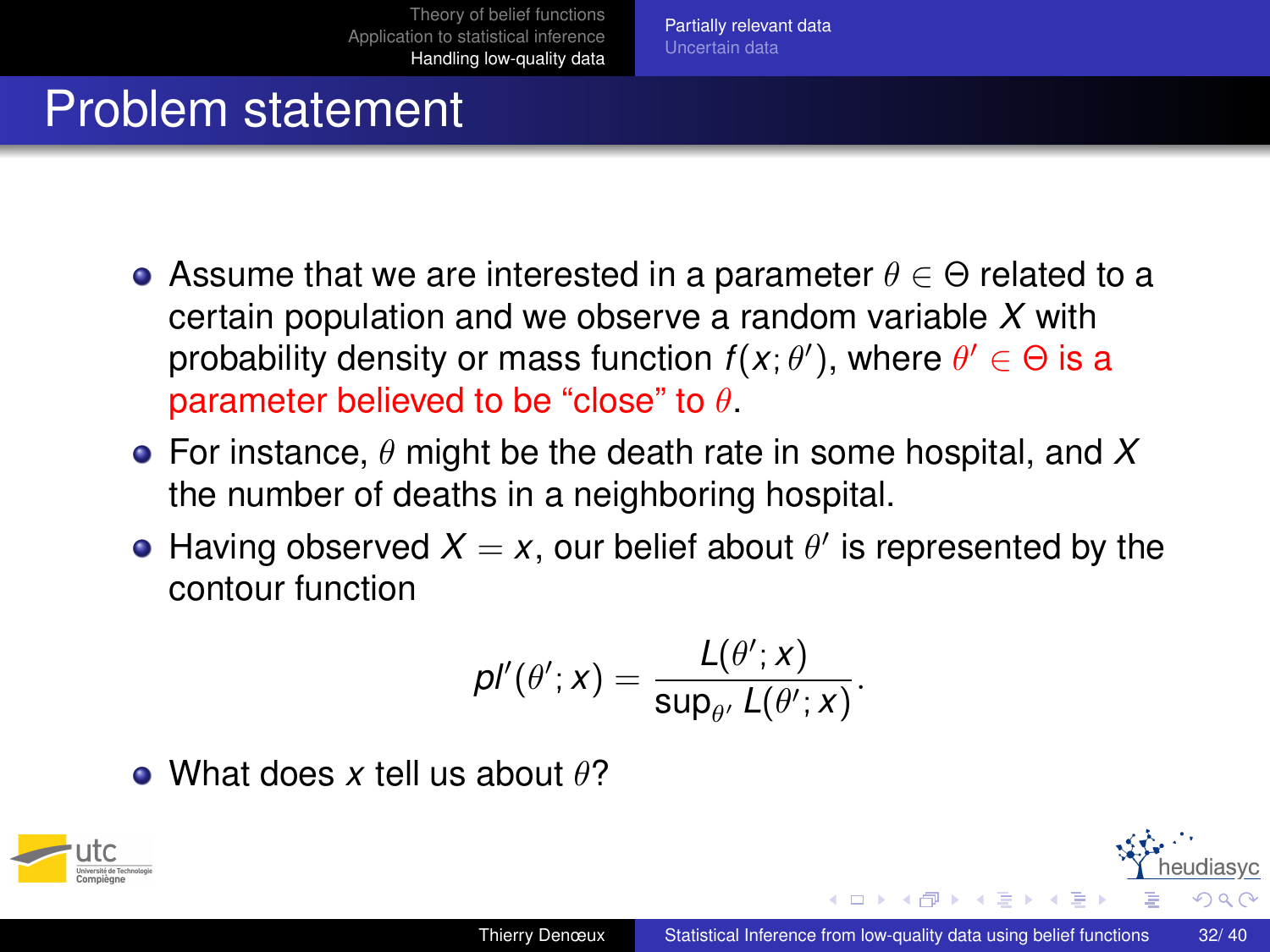# **Solution**

- Assume that the statement " $\theta'$  is close to  $\theta$ " can be formalized as  $d(\theta, \theta') \leq \delta$ , where *d* is a distance measure defined on  $\Theta$  and  $\delta$ is a known constant.
- This piece of information can be modeled by a logical belief function with focal set  $\mathcal{S}_\delta = \{(\theta, \theta')| \textit{d}(\theta, \theta') \leq \delta\} \subset \Theta^2.$
- Combining it with  $p''(\theta'; x)$  using Dempster's rule yields a consonant belief function on  $\Theta \times \Theta'$ , with contour function

$$
pl(\theta, \theta'; x) = pl'(\theta'; x) \mathbb{1}_{S_{\delta}}(\theta, \theta').
$$

Marginalizing out  $\theta'$  yields:

$$
pl(\theta; x) = \sup_{\theta'} pl(\theta, \theta'; x) = \sup_{\theta' \in B_{\delta}(\theta)} pl'(\theta'; x),
$$

$$
\qquad \qquad \underbrace{\text{utc}}_{\overline{\text{times}}} \text{ where } B_{\delta}(\theta) = \{\theta' \in \Theta | d(\theta, \theta') \leq \delta\}.
$$

٠

14 B K 4 B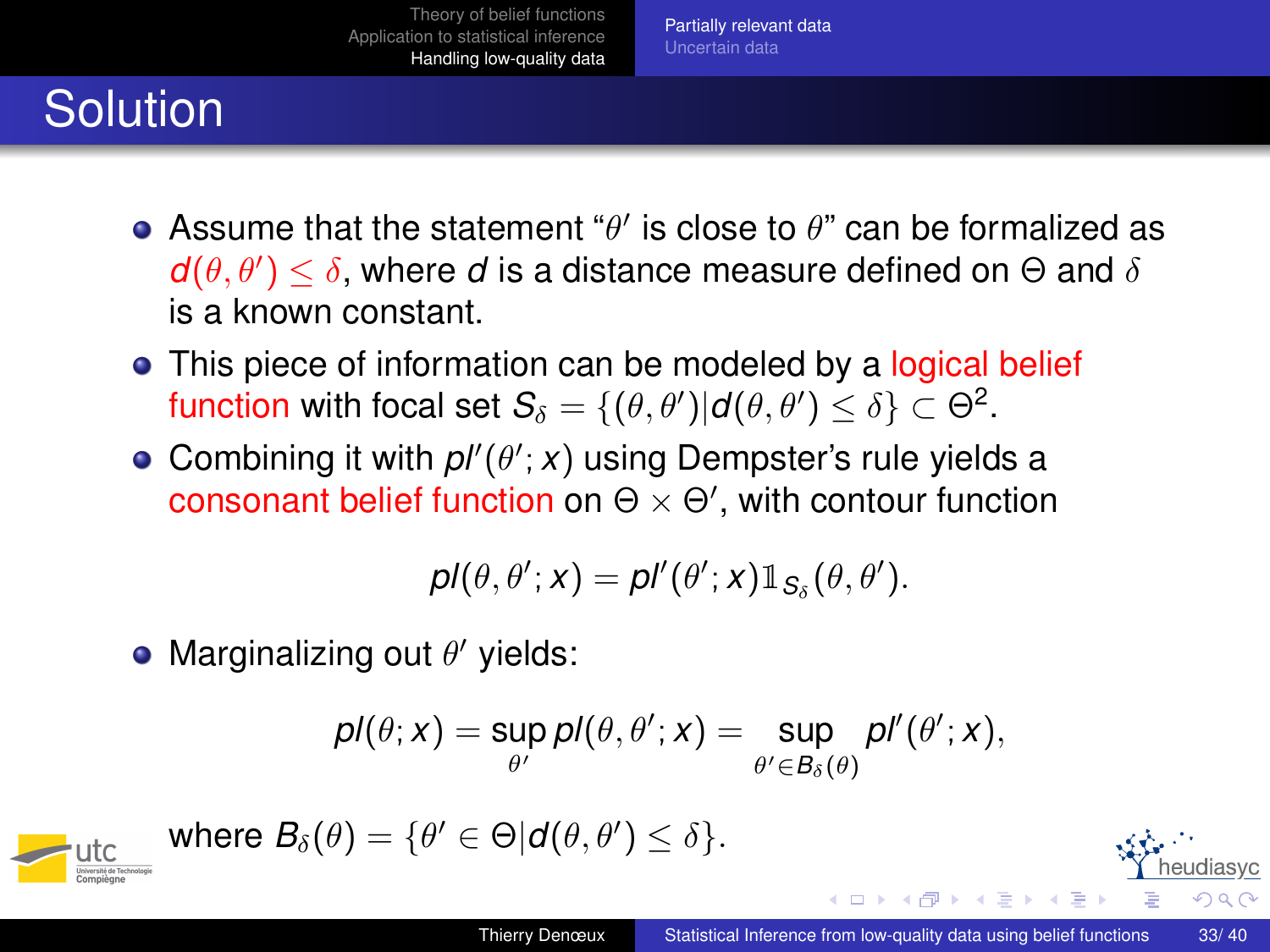[Partially relevant data](#page-30-0)

## Example

#### Binomial distribution with  $n = 20$ ,  $x = 15$  and  $\delta \in \{0, 0.05, 0.1\}$





 $\mathbf{K}$ × heudiasyc

 $299$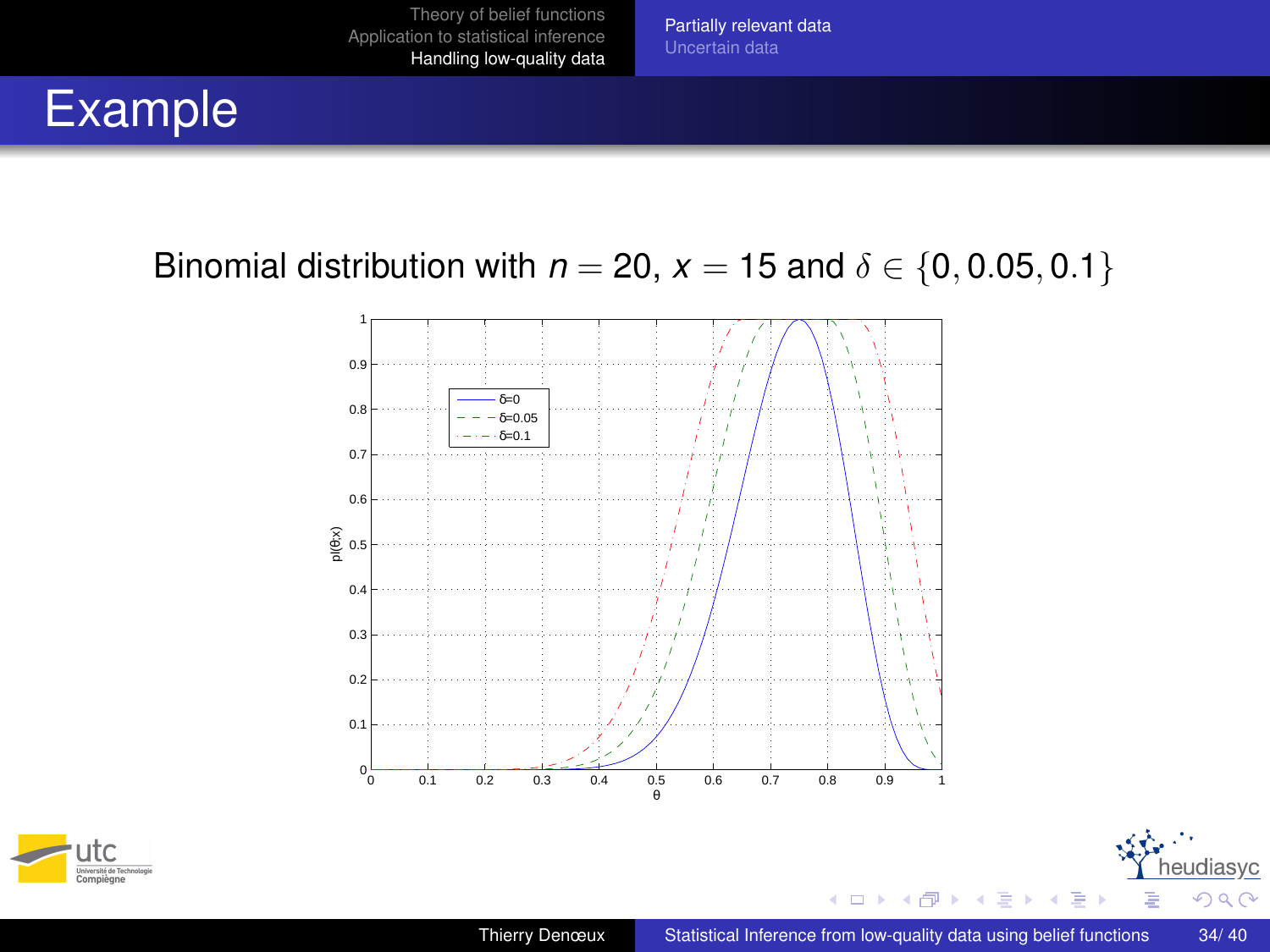[Partially relevant data](#page-30-0) [Uncertain data](#page-34-0)

## **Outline**

### [Theory of belief functions](#page-5-0) • [Representation of evidence](#page-8-0) **[Combination of evidence](#page-13-0)**

- [Application to statistical inference](#page-16-0) • [Dempster's approach](#page-18-0) **•** [Likelihood-based approach](#page-23-0)
- <sup>3</sup> [Handling low-quality data](#page-28-0) **• [Partially relevant data](#page-30-0)**  $\bullet$  [Uncertain data](#page-34-0)



<span id="page-34-0"></span>→ 重 ★  $\sim$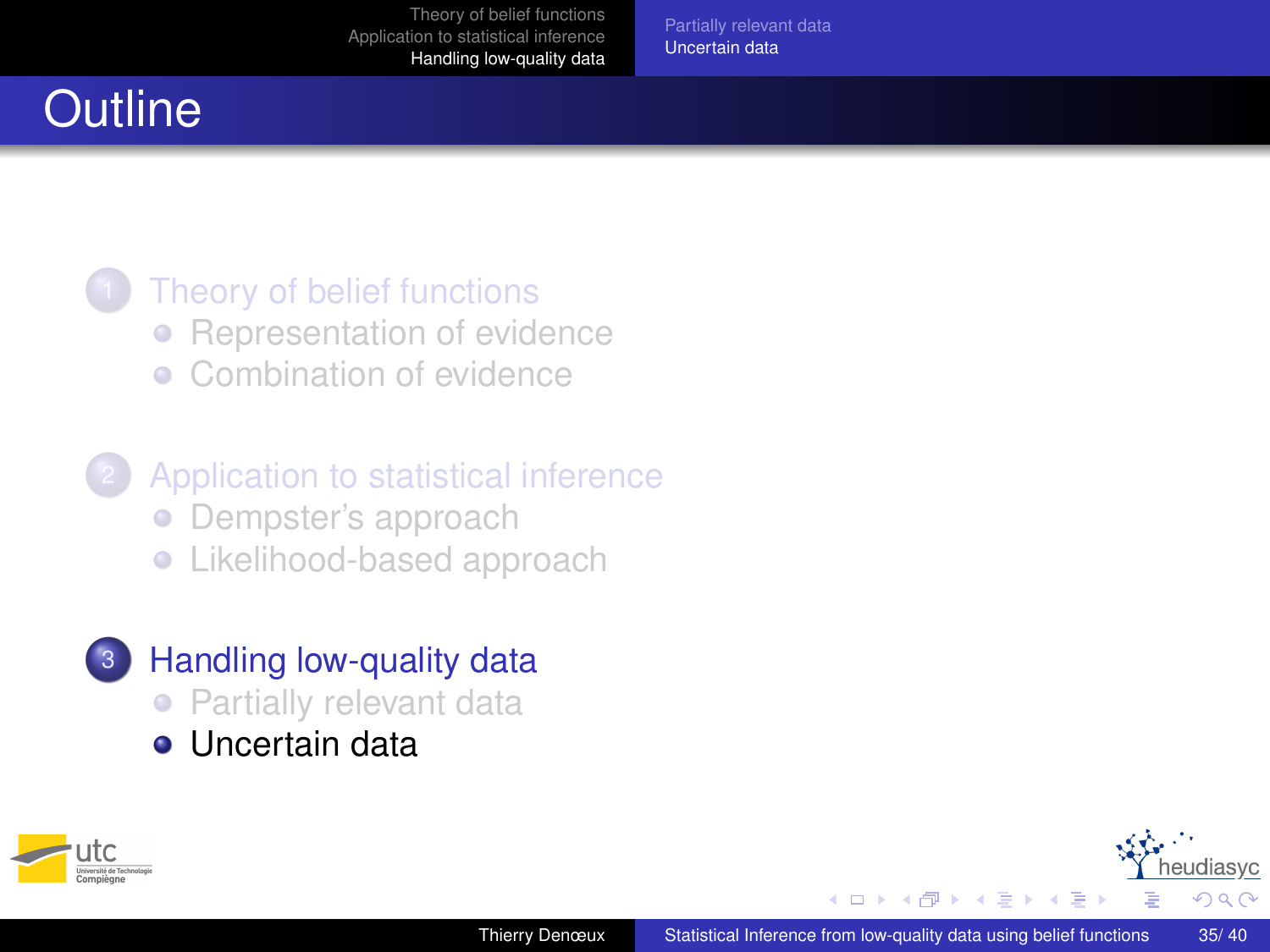### Problem statement

- We consider the situation where the data *x* have been generated by a random process but have been imperfectly observed.
- Our partial knowledge of x can then be described by a belief function  $Bek<sub>x</sub>$  on the sample space  $X$ .
- For instance, we may know that  $x \in B$  with some confidence degree  $\alpha$ , which is described by the following belief function

$$
Bel_{\mathbb{X}}(A) = \begin{cases} \alpha & \text{if } B \subseteq A \subset \mathbb{X}, \\ 1 & \text{if } A = \mathbb{X}, \\ 0 & \text{otherwise.} \end{cases}
$$

**•** Problem: how to quantify the uncertainty on Θ given *Bel*<sub>X</sub>?



- イヨ ト イ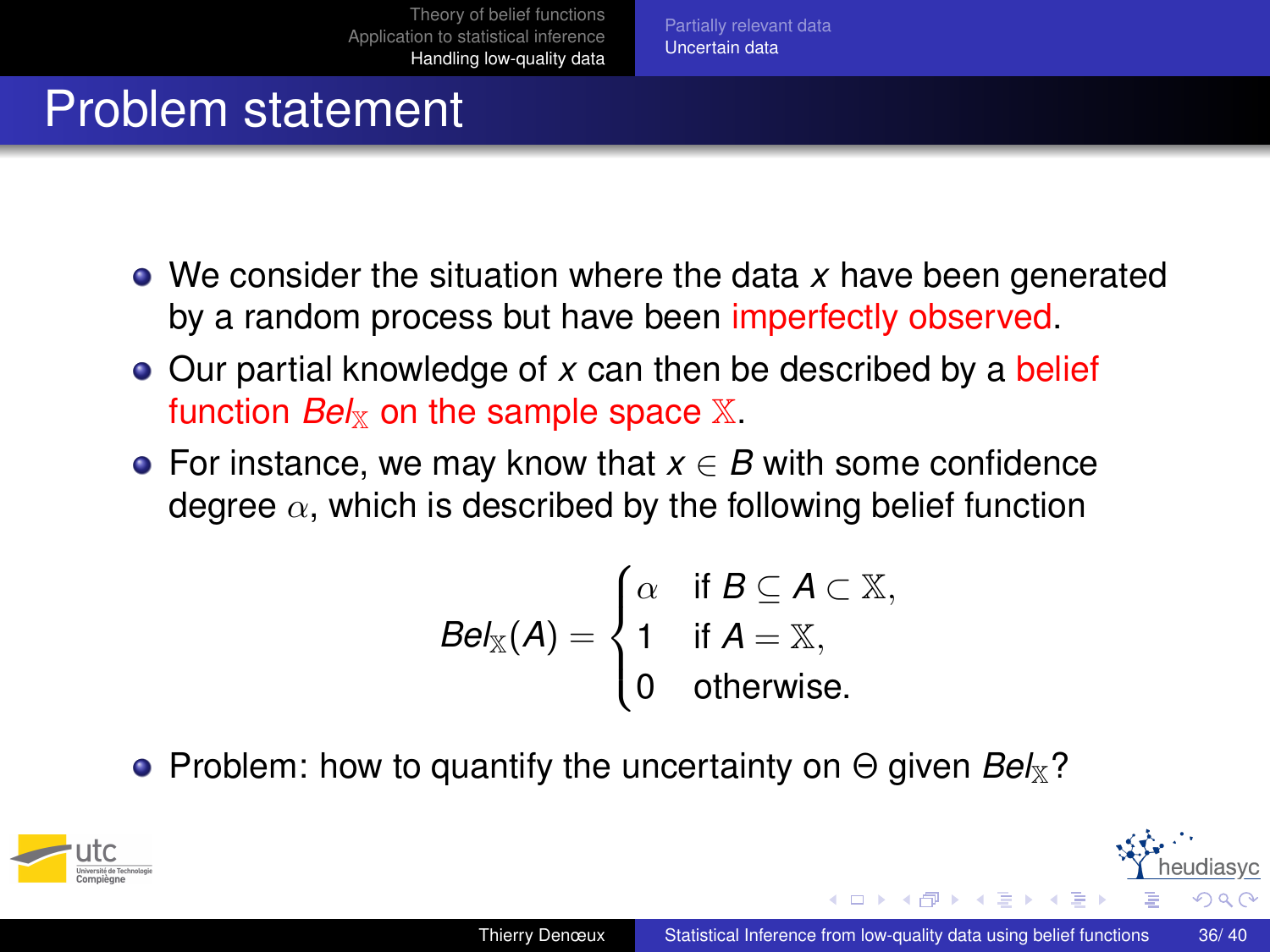[Partially relevant data](#page-30-0) [Uncertain data](#page-34-0)

# **Solution**

- Assume  $\mathbb X$  is finite and induced by a random set  $(\Omega, 2^{\Omega}, P_{\Omega}, \Gamma),$ where  $\Omega$  is a finite space.
- We define

$$
L(\theta; \mathsf{Bel}_{\mathbb{X}}) = \sum_{\omega \in \Omega} p(\omega) P_{\mathbb{X}}(X \in \Gamma(\omega)) = \sum_{x \in \mathbb{X}} f(x; \theta) p\mathsf{I}(x)
$$

and

$$
\textit{pl}(\theta; \textit{Bel}_{\mathbb{X}}) = \frac{\textit{L}(\theta; \textit{Bel}_{\mathbb{X}})}{\textsf{sup}_{\theta \in \Theta} \textit{L}(\theta; \textit{Bel}_{\mathbb{X}})}.
$$

When  $\mathbf{X}=(X_1,\ldots,X_n),$  where each  $X_i$  is a random variable taking values in X*<sup>i</sup>* , then under independence assumptions:

$$
\textit{pl}(\theta;\textit{Bel}_{\mathbb{X}}) \propto \prod_{i=1}^n \textit{pl}(\theta;\textit{Bel}_{\mathbb{X}_i})
$$



 $\blacktriangleleft$   $\Box$   $\Box$   $\blacktriangleright$   $\blacktriangleleft$   $\Box$   $\blacktriangleright$   $\blacktriangleleft$ 

diasyc

つへへ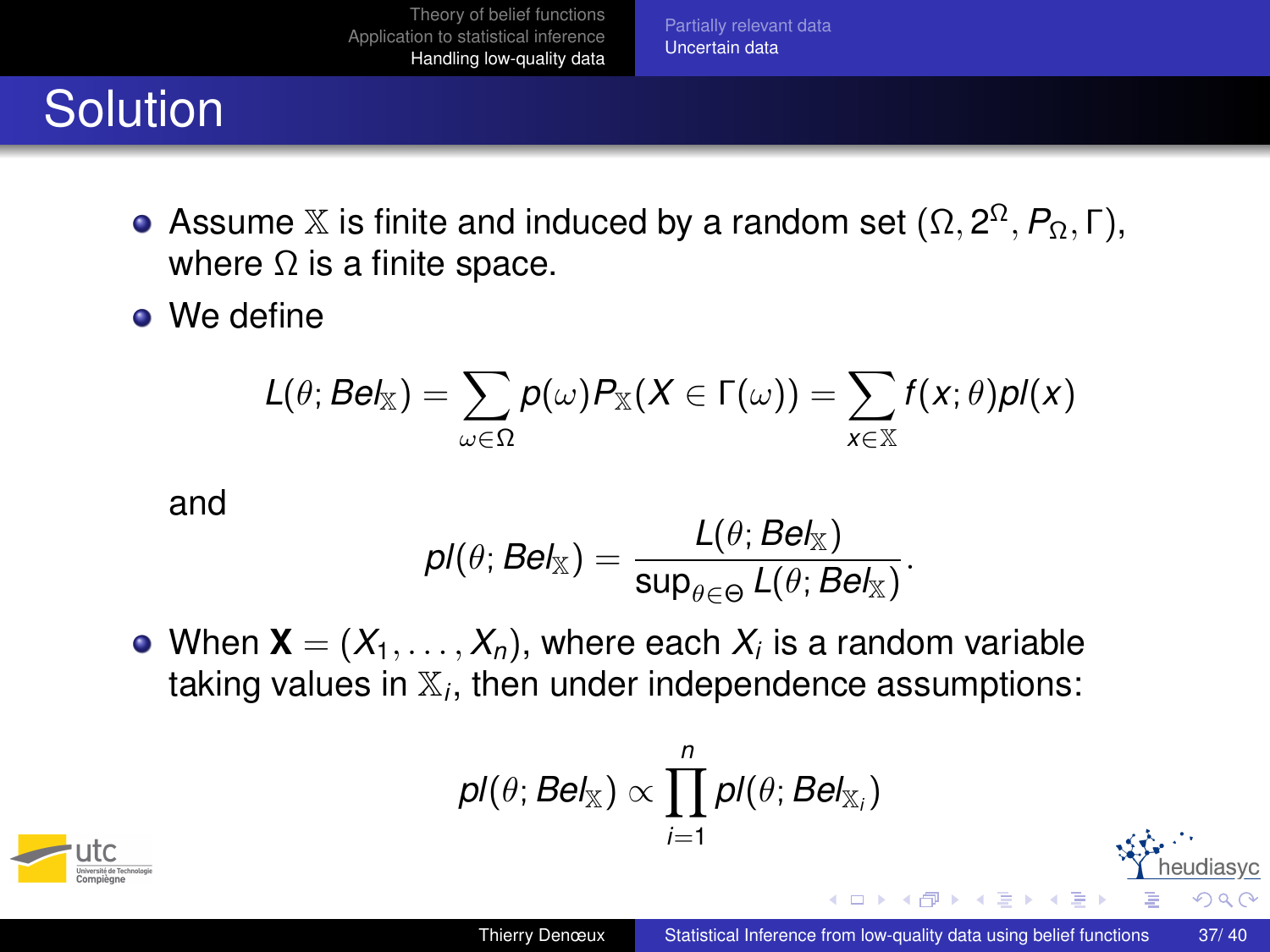[Partially relevant data](#page-30-0) [Uncertain data](#page-34-0)

## Example

- $\bullet$  Assume that **X** = ( $X_1, \ldots, X_n$ ) is iid with  $X_i \sim B(\theta)$ .
- We have

$$
\textit{pl}(\theta; \textit{Bel}_{\mathbb{X}}) \propto \prod_{i=1}^n \left[ \theta \textit{pl}_{\mathbb{X}_i}(1) + (1-\theta) \textit{pl}_{\mathbb{X}_i}(0) \right]
$$



•  $n = 20$ ,

• 
$$
pl_i(1) = 1
$$
,  $pl_i(0) = r$  for   
 $i = 1, ..., 10$ ,

• 
$$
pI_i(1) = r
$$
,  $pI_i(0) = 1$  for   
 $i = 11, ..., 20$ .

 $\rightarrow$   $\Rightarrow$   $\rightarrow$  $\mathcal{A}$ B

D.

4日 8 ∢ 向 heudiasyc

<span id="page-37-0"></span> $299$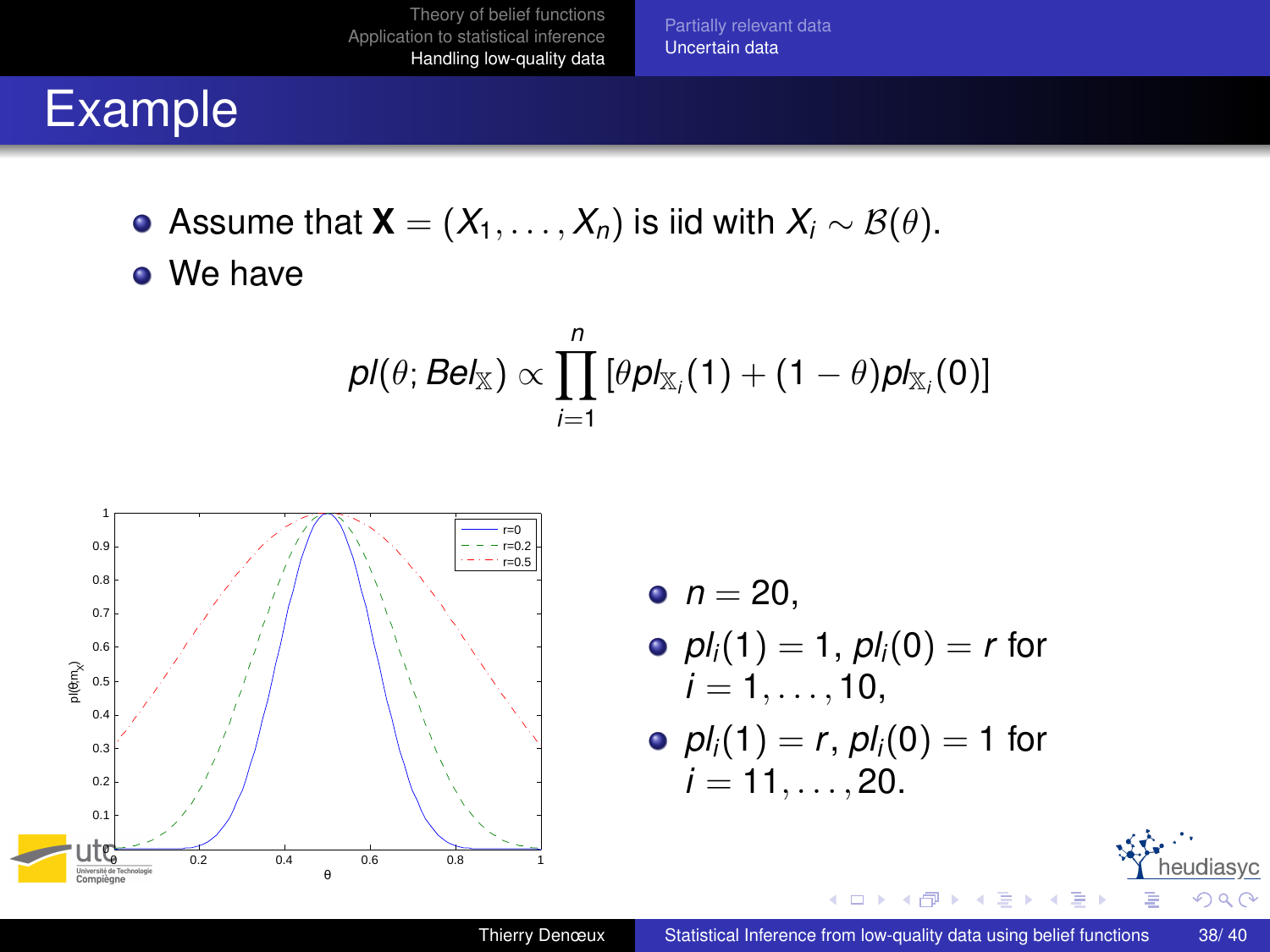[Partially relevant data](#page-30-0) [Uncertain data](#page-34-0)

# **Conclusion**

- The theory of belief function is a general framework for uncertain reasoning, which encompasses probabilistic reasoning as a special case.
- When applied to statistical inference, this formalism allows us to quantify uncertainty on the parameter without having to specify a prior probability distribution. When such a probabilistic prior is available, the resulting belief function is identical to the Bayesian posterior.
- The belief function approach to statistical inference is general enough to model real-world problems that are not easily handled by classical statistical methods, such as situations of low-quality (partially relevant or imperfectly observed) data.
- The method has been applied to various statistical models such as linear regression (Denoeux, 2011), Gaussian mixtures (Côme, 2009), independent factor analysis (Cherfi et al, 2012) and HMMs (Ramasso and Denoeux, 201[2\).](#page-37-0) eeudiasyc